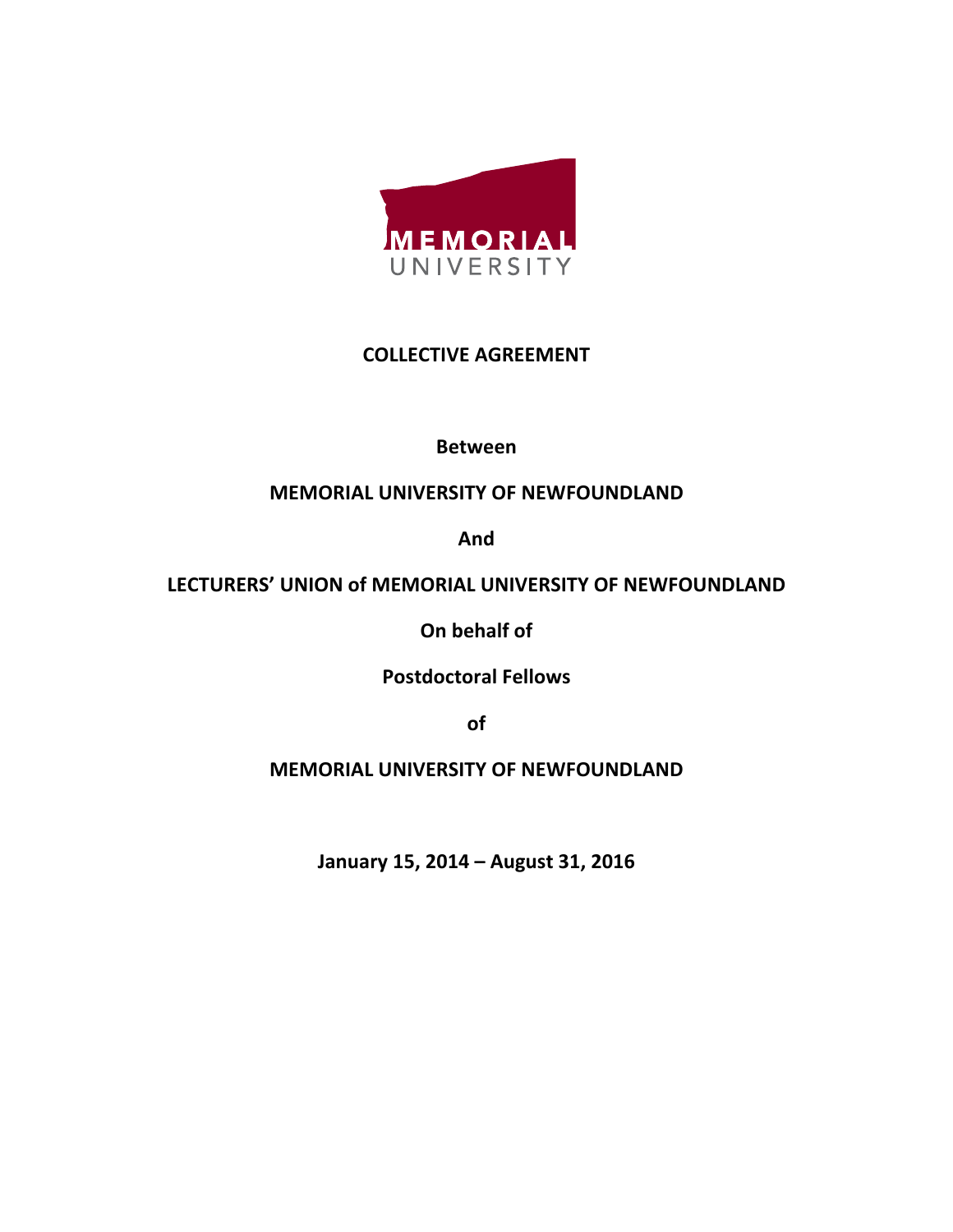# **Table of Contents**

| ARTICLE 25 - RESEARCH, PROFESSIONAL EXPENSES, ACCESS TO FACILITIES  20 |  |  |  |  |
|------------------------------------------------------------------------|--|--|--|--|
|                                                                        |  |  |  |  |
|                                                                        |  |  |  |  |
|                                                                        |  |  |  |  |
|                                                                        |  |  |  |  |
|                                                                        |  |  |  |  |
|                                                                        |  |  |  |  |
|                                                                        |  |  |  |  |
|                                                                        |  |  |  |  |
|                                                                        |  |  |  |  |
|                                                                        |  |  |  |  |
|                                                                        |  |  |  |  |
|                                                                        |  |  |  |  |
|                                                                        |  |  |  |  |
|                                                                        |  |  |  |  |
|                                                                        |  |  |  |  |
|                                                                        |  |  |  |  |
|                                                                        |  |  |  |  |
|                                                                        |  |  |  |  |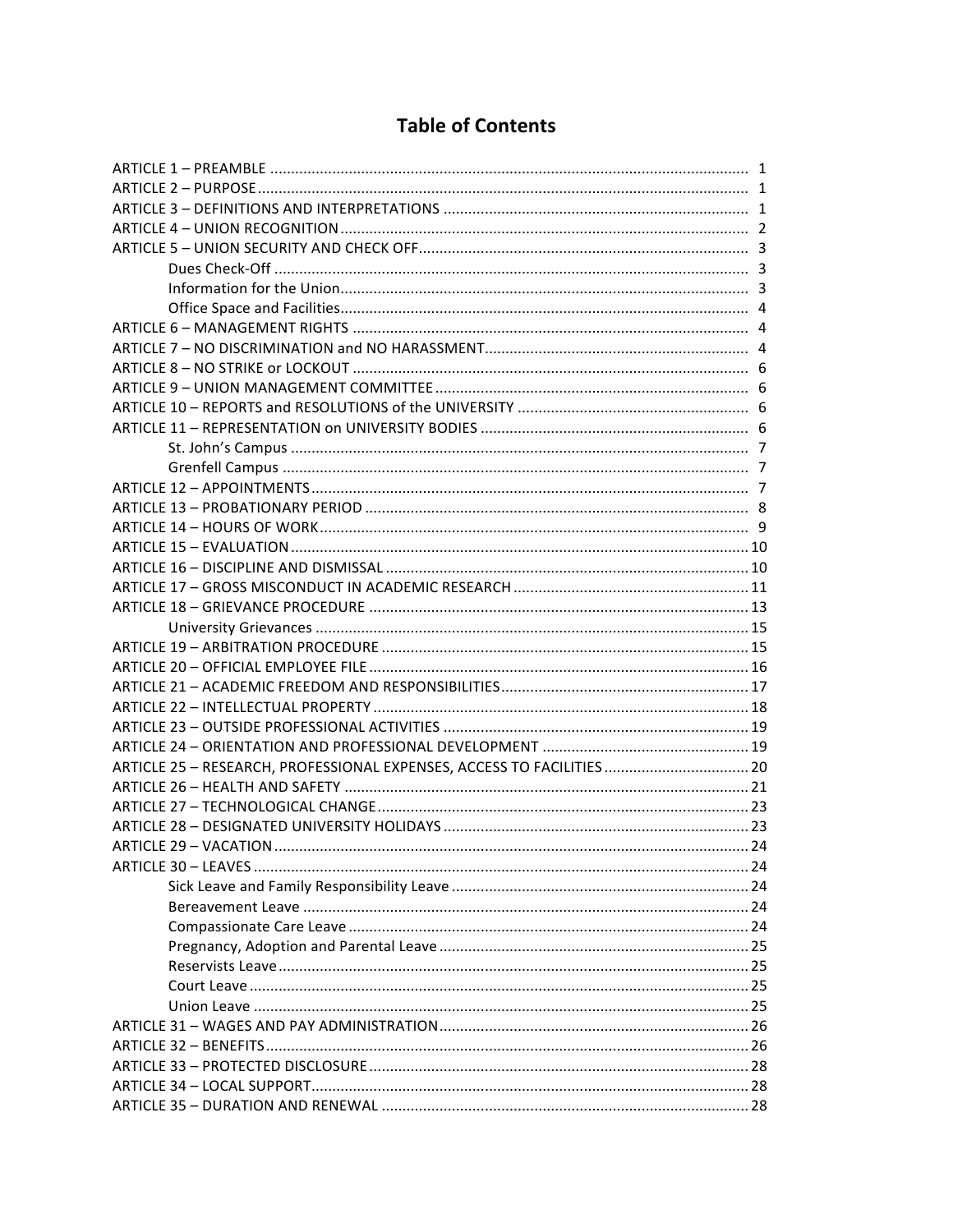#### **APPENDICES**

| <b>Appendix A</b> |                                                          |  |
|-------------------|----------------------------------------------------------|--|
| <b>Appendix B</b> | Professional Development Fund for Postdoctoral Fellows30 |  |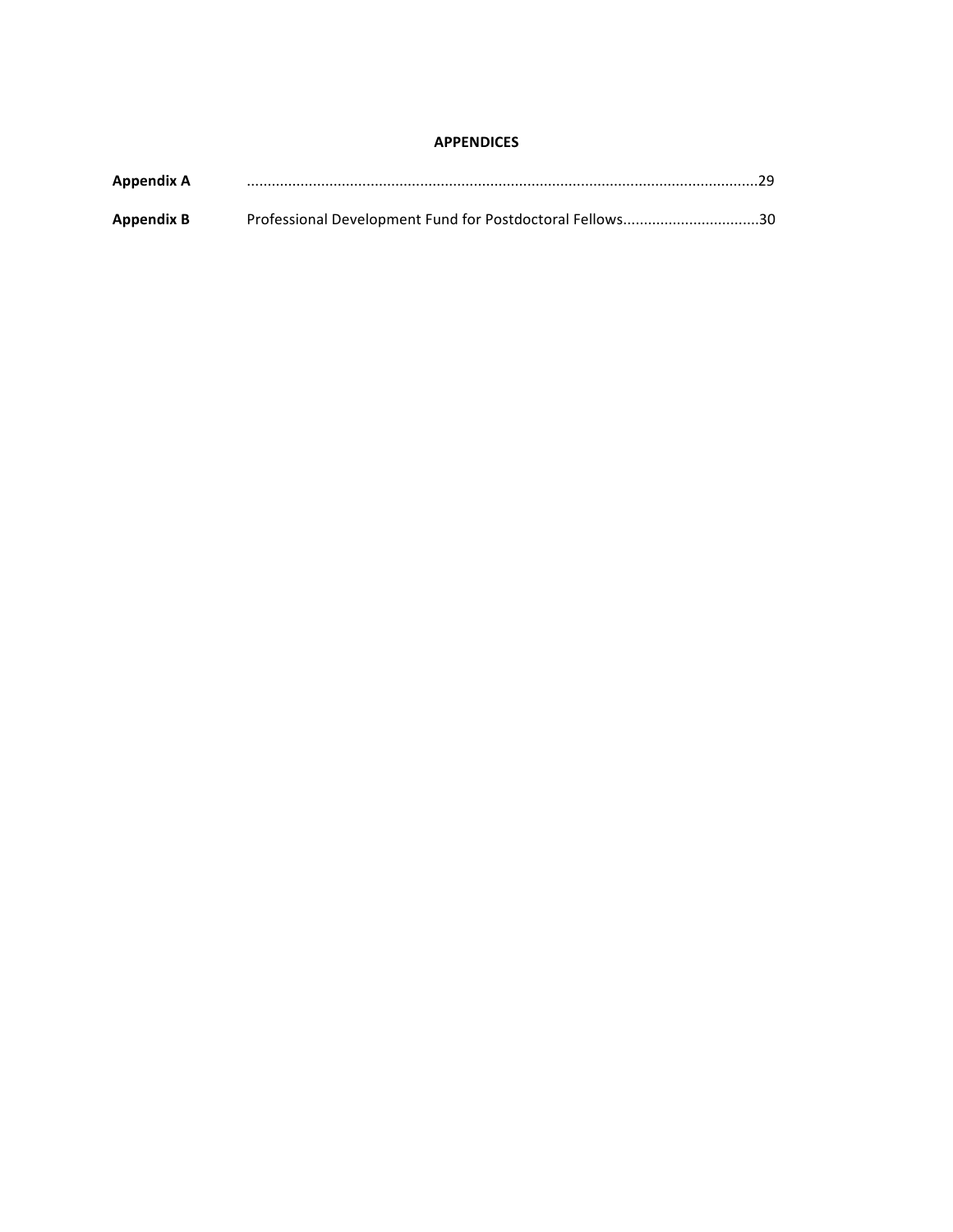### **ARTICLE 1 – Preamble**

1.01 The University and LUMUN recognize the important contribution of Postdoctoral Fellows to the University in the achievement of its stated mission. As members of the University's research community, Postdoctoral Fellows make a significant contribution to research and enhance the stature of the University.

### **ARTICLE 2 – Purpose**

- 2.01 The general purpose of this Agreement is to establish orderly collective bargaining between Memorial University of Newfoundland (hereinafter referred to as the "University") and its Postdoctoral Fellows, represented by the Lecturers' Union of Memorial University of Newfoundland (hereinafter referred to as the "Union"); to establish and maintain a harmonious working relationship between the parties; to ensure the prompt resolution of disputes and grievances; and to set forth the terms and conditions of employment.
- 2.02 The parties recognize that it is in their common interest to promote and enhance the working relations between the University, the Union, and its members, consistent with the principles of mutual respect, cooperation, and academic freedom. It is the intent of the parties to create a workplace environment that fosters dignity and respect for all Postdoctoral Fellows.

### ARTICLE 3 – Definitions and Interpretations

- 3.01 For the purposes of this Collective Agreement:
	- (a) "Academic Year" runs from September 1 to August 31 inclusive of both dates.
	- (b) "Academic Unit" shall mean academic Department, School, non-departmentalized Faculty, Grenfell Campus Division, Faculty of Medicine Division, or Fisheries and Marine Institute to which one (1) or more Postdoctoral Fellows have their appointment. For Postdoctoral Fellows at Grenfell Campus who are not members of a Division, the Academic Unit shall be Grenfell Campus. For Postdoctoral Fellows in the Faculty of Medicine who are not members of a Division, the Academic Unit shall be the Faculty.
	- (c) "Administrative Head" shall mean the head of an academic Department, Grenfell Campus Division, or the Dean or Director of an Academic Unit or any University employee authorized to act on his or her behalf. In the Faculty of Medicine, the Administrative Head shall mean the Associate Dean of the Division of Community Health and Humanities or the Associate Dean of the Division of Bio-Medical Science. For Postdoctoral Fellows who are neither members of the Division of Community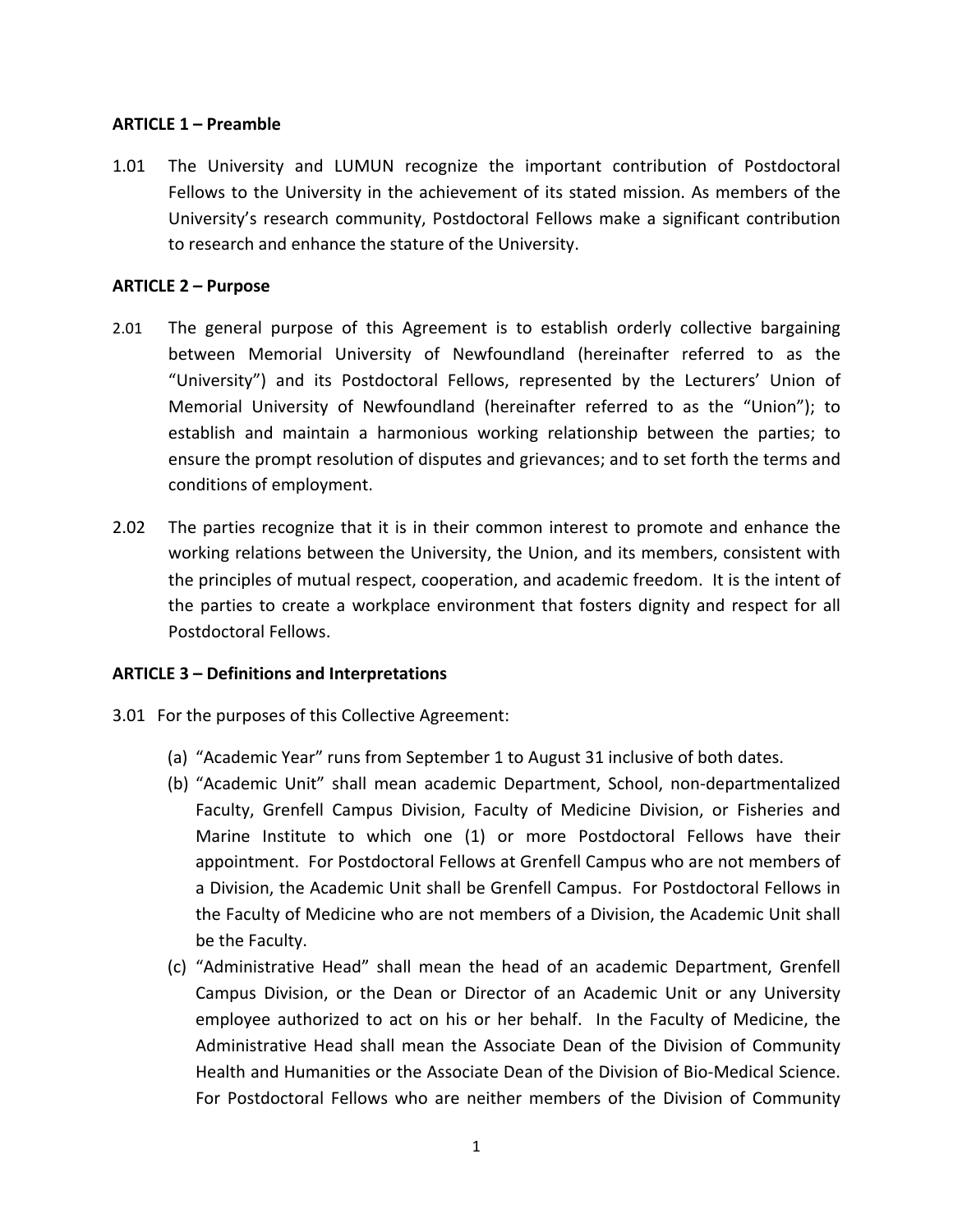Health and Humanities nor the Division of Bio-Medical Science, the Administrative Head shall be the Vice-Dean of the Faculty of Medicine. For Postdoctoral Fellows at the Fisheries and Marine Institute, the Administrative Head shall be the Associate Vice-President (MI) Academic and Student Affairs. For Postdoctoral Fellows at Grenfell Campus who are not members of a Division, the Administrative Head shall be the Associate Vice-President (Grenfell Campus) Academic.

- (d) "Agreement" when printed with an upper case initial letter refers to the Collective Agreement entered into between the University and the Union.
- (e) "Day" shall mean a weekday when the University is open for administrative business unless otherwise stated in this Collective Agreement.
- (f) "Dean of Graduate Studies" shall mean the Dean of Graduate Studies or any University employee authorized to act on her or his behalf.
- (g) "Postdoctoral Fellow" shall mean an employee included in the bargaining unit as defined by the Labour Relations Board of the Province of Newfoundland and Labrador, dated April 26, 2012.
- (h) "President" shall mean the President of the University or any University employee authorized to act on his or her behalf.
- (i) "Shall" means that the action is mandatory.
- (j) "Supervisor" shall mean the person to whom the Postdoctoral Fellow reports directly in the performance of his or her employment related duties.
- (k) "Union" shall be the Lecturers' Union of Memorial University of Newfoundland (LUMUN).
- (I) "University" shall mean the Memorial University of Newfoundland as defined in the Memorial University Act.
- 3.02 Where the masculine or feminine gender is used in this Collective Agreement, it shall be considered to be non-gender specific unless any provision of this Collective Agreement specifies otherwise.

### **ARTICLE 4 – Union Recognition**

4.01 Further to the Order issued by the Labour Relations Board of the Province of Newfoundland and Labrador, dated April 26, 2012, the University recognizes the Union as the exclusive bargaining agent for all employees of Memorial University of Newfoundland employed as Postdoctoral Fellows save and except persons who secure their own transferrable funding from external grant-funding agencies and for whom this is the sole source of funding; and persons for whom any other trade union holds bargaining rights under the *Labour Relations Act*.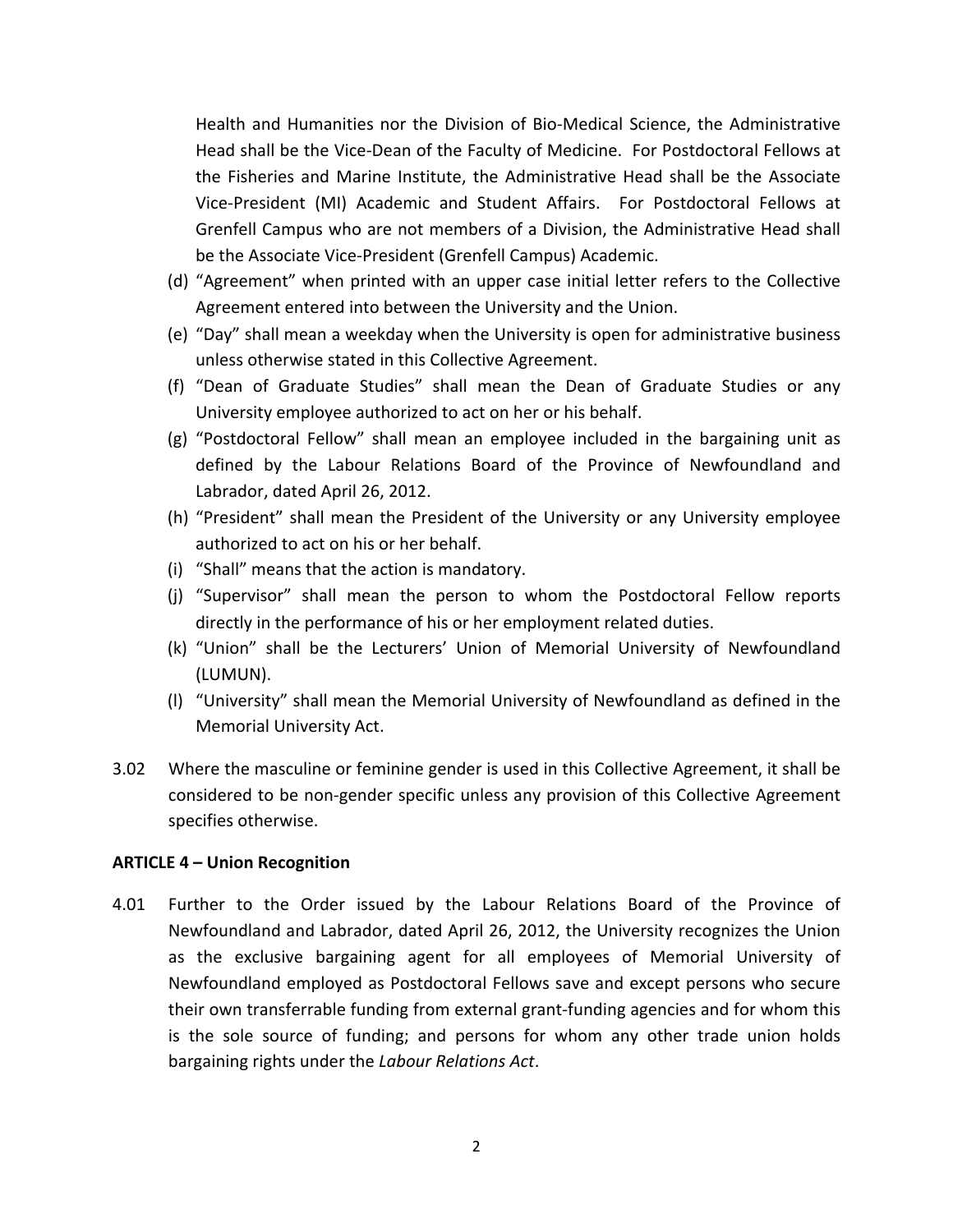### **ARTICLE 5 – Union Security and Check-Off**

- 5.01 The University shall advise new Postdoctoral Fellows in their letter of appointment that they are included in the bargaining unit represented by the Union, and that their employment is on the terms and conditions set out in the Agreement. The letter shall also include contact information for the Union and website address where the collective agreement may be accessed, or a copy of the collective agreement.
- 5.02 The University agrees to provide to the Union copies of all letters of appointment at the same time that they are provided to Postdoctoral Fellows.
- 5.03 Duly authorized representatives of the Union shall be permitted to transact official business of the Union with members of the Union or with official representatives of the University, on University property, provided such business shall not interfere with the normal operations of the University.
- 5.04 At the request of the Postdoctoral Fellow, he or she shall be entitled to have a Union representative present at any meeting with the University concerning a matter arising out of the Collective Agreement.

### **Dues Check-Off**

- 5.05 The University agrees to deduct on a biweekly basis the dues or assessments of the Union from the salary of each Postdoctoral Fellow.
- 5.06 The Union shall advise the Director of Faculty Relations in writing of the amount or rate of its biweekly dues or assessments. The University shall remit to the Union the amounts deducted within one (1) week following each biweekly pay day. Such remittance shall be accompanied by a list sent electronically that includes the name, employee identification number and academic unit of each bargaining unit member from whose salary the deduction has been made.

### **Information for the Union**

5.07 The University shall provide the Union with a list of Postdoctoral Fellows in the bargaining unit by June 1 and December 1 of each year. Such list shall include name, gender, academic unit, date of appointment and end date, annual salary, name of Supervisor, and whether the Postdoctoral Fellow is a temporary foreign worker. Subject to availability, the University shall provide the Memorial University email address, personal mailing address and telephone number of each Postdoctoral Fellow. The confidentiality of personal information shall be protected by the Union and the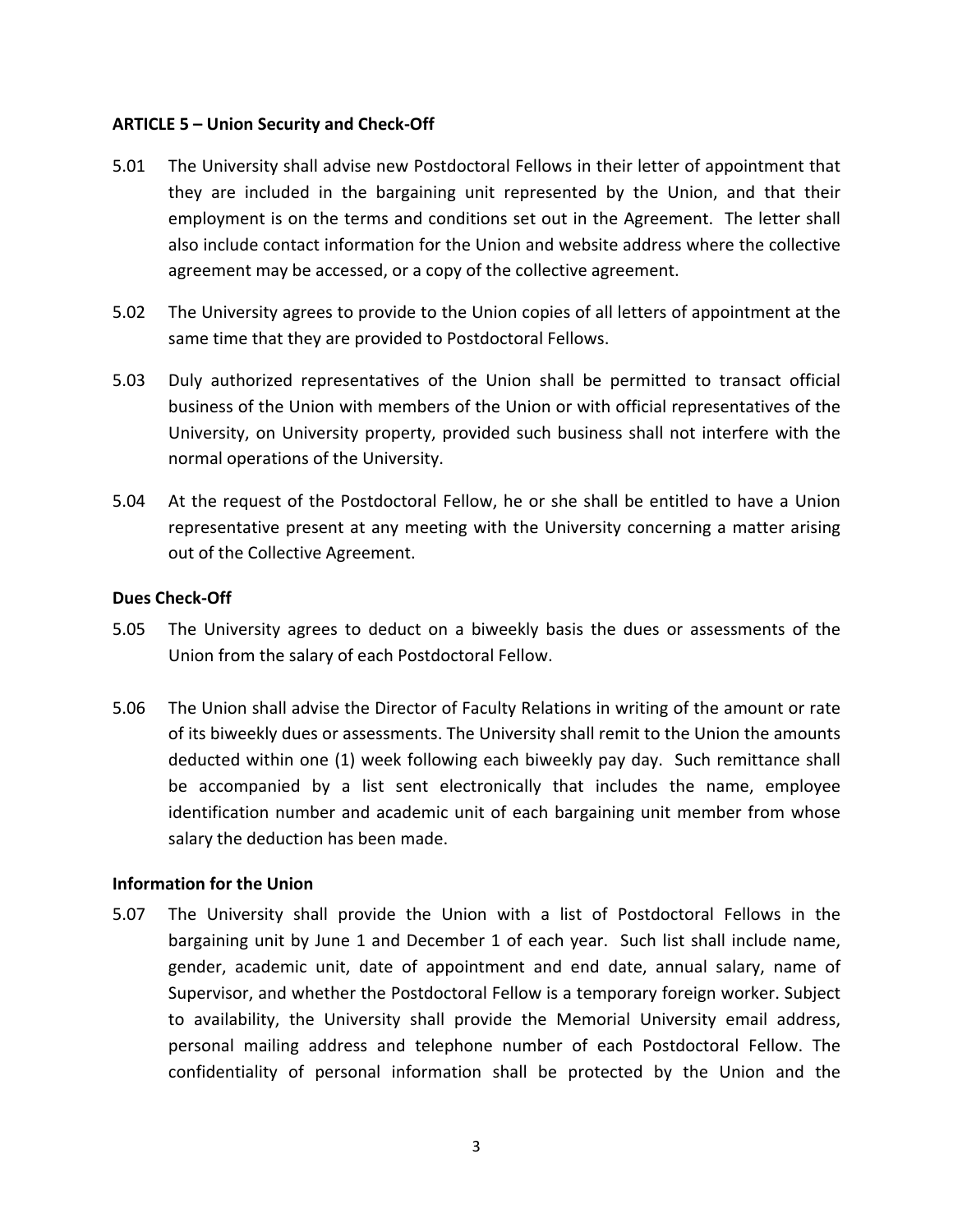information shall only be used for communication with bargaining unit members necessary for their representation and shall not be shared with any third party.

- 5.08 The University will post the text of the Collective Agreement on its website and the Office of Faculty Relations will provide a printed copy to any Postdoctoral Fellow on request. A copy of the Collective Agreement shall be made available in the administrative office(s) of each academic unit. When a new Collective Agreement is signed, the University will notify current Postdoctoral Fellows by e-mail that a new Agreement is available, with a link to the Agreement. The Union shall be copied on such email. In addition, the University shall provide the Union with 50 printed copies of the Collective Agreement.
- 5.09 On request, the University shall host the Union's website.

### **Office Space and Facilities**

- 5.10 In order to facilitate the administration of the Collective Agreement, the University shall make available to the Union, without charge, office space that is accessible to persons with disabilities.
- 5.11 Postal and telephone service will be provided on a cost recovery basis. Printing, computing services, use of audio visual equipment and internal mail service shall be provided to the Union on the same basis and at the same rates as it is provided to Academic!Units.
- 5.12 The University shall provide the Union with access to meeting rooms for the purpose of holding membership meetings, subject to availability of space.

### **ARTICLE 6 – Management Rights**

- 6.01 The Union recognizes that all rights, powers and authority which are not specifically abridged, delegated, or modified by this Collective Agreement are vested in the University.
- 6.02 The University shall exercise these rights in good faith and in a reasonable non-arbitrary and non-discriminatory manner.

#### ARTICLE 7 - No Discrimination and No Harassment

7.01 The University and the Union agree that there will be no discrimination, harassment, interference, restriction, intimidation or coercion with respect to any Postdoctoral Fellow regarding the terms or conditions of her or his employment by reason of race;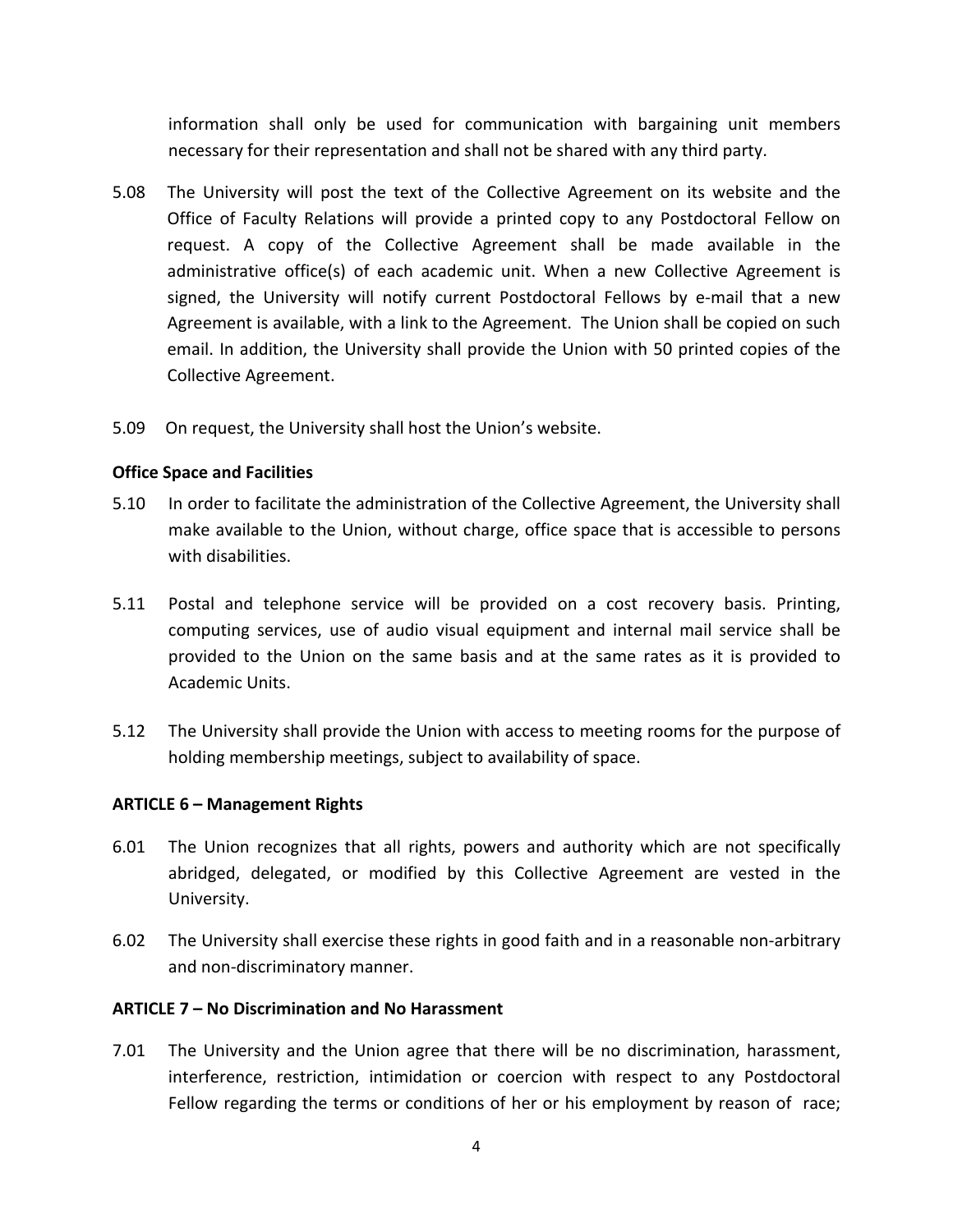religion; religious creed; political opinion; political activity; colour or ethnic, national or social origin; sex; pregnancy; sexual orientation; gender identity; marital status; family status; physical disability or mental disability; disfigurement; source of income; age; except as may be permitted by the *Human Rights Act,* 2010, c. H-13.1, as amended, nor by reason of membership or non-membership in the Union, nor by reason of language (except where the lack of language competence would clearly prevent the carrying out of required duties). While the parties agree not to discriminate on the basis of place of residence, a Postdoctoral Fellow who chooses to reside in a location which predictably interferes with the discharge of his or her responsibilities may not cite this clause as a defense against disciplinary action resulting from that failure to discharge his or her responsibilities.

- 7.02 The University and the Union acknowledge the legal duty to accommodate any Postdoctoral Fellow regarding the terms and conditions of his or her employment up to the point of undue hardship in accordance with the *Human Rights Act*, 2010 c. H-13.1, as amended.
- 7.03 In situations where an accommodation is required pursuant to clause 7.02 regarding the terms or conditions of any Postdoctoral Fellow's employment, the University, Union and Postdoctoral Fellow shall meet to explore the required reasonable accommodation.
- 7.04 The University has a responsibility to provide a workplace and learning environment that is free of sexual and personal harassment.
- 7.05 The parties agree that the Union shall be entitled to representation on the Sexual Harassment Board.
- 7.06 A Postdoctoral Fellow alleging that he or she has been personally harassed may file a complaint in accordance with the University's Respectful Workplace Policy and/or may file a grievance in accordance with Article 18 - Grievance Procedure.
- 7.07 A Postdoctoral Fellow alleging that he or she has been sexually harassed shall pursue the matter in accordance with the University-Wide Procedures for Sexual Harassment Complaints and Concerns. This shall not preclude a Postdoctoral Fellow from filing a grievance in accordance with Article 18 - Grievance Procedure.
- 7.08 A Postdoctoral Fellow who is disciplined under the University-Wide Procedures for Sexual Harassment Complaints and Concerns shall have the right to grieve such discipline under Article 18 - Grievance Procedure.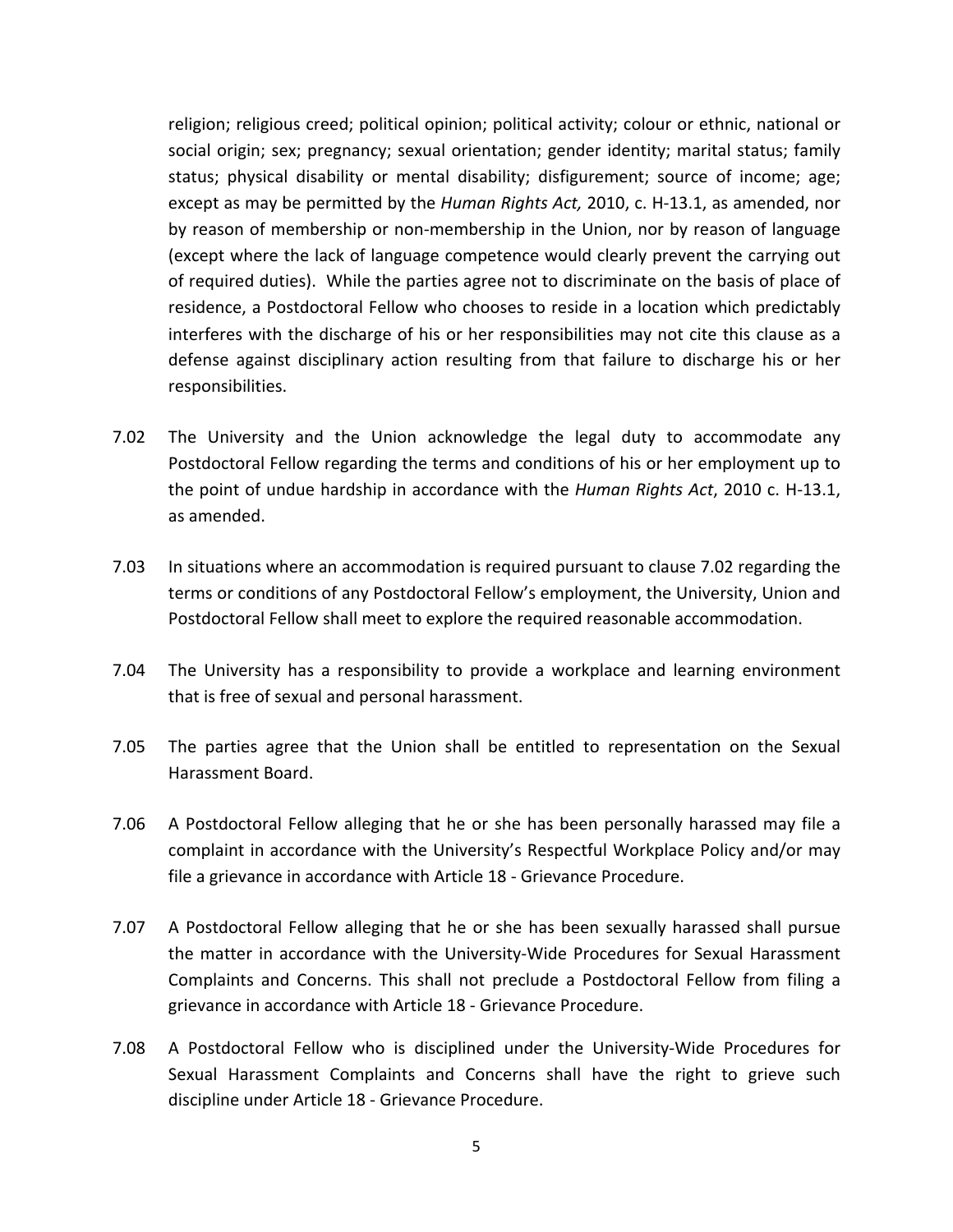### **ARTICLE 8 – No Strike or Lockout**

- 8.01 The parties agree that there will be no strike or lockout as defined by the *Labour Relations Act, R.S.N.L. 1990, c. L-1, as amended, during the life of this Collective* Agreement.
- 8.02 During a strike or lockout of another University bargaining unit, Postdoctoral Fellows shall not be required to perform the duties of those employees.

### **ARTICLE 9 – Union Management Committee**

- 9.01 There shall be a Union-Management Committee consisting of three (3) bargaining unit representatives appointed by the Union and three (3) representatives from within the University appointed by the University.
- 9.02 The purpose of the Committee is to review matters of mutual interest arising from the application of this Collective Agreement and to foster communication and co-operation between the parties, but the Committee shall not have the power to deal with any matters which are properly the subject of a grievance or negotiation.
- 9.03 The Committee shall meet whenever the need arises, but in any event, at least every four (4) months. A member or members of the Committee shall participate by teleconference or other telecommunications technology where it is not feasible to meet in person.
- 9.04 The Committee shall have co-chairpersons appointed by the respective parties. Each cochairperson will alternately be responsible for convening and chairing meetings of the Committee.
- 9.05 Minutes of each meeting of the Committee shall be prepared by the non-chairing cochairperson and distributed to all Committee members, where reasonably practicable, at least seven (7) days prior to the next meeting.

### ARTICLE 10 – Reports and Resolutions of the University

10.01 The University agrees to provide the President of the Union, upon request, with a copy of the Memorial University budget approved by the Board of Regents, and a copy of the University's audited consolidated financial statements.

### ARTICLE 11 - Representation on University Bodies

11.01 Subject to Senate by-laws and procedures, the Union shall be entitled to send a nonvoting delegate to meetings of the Senate.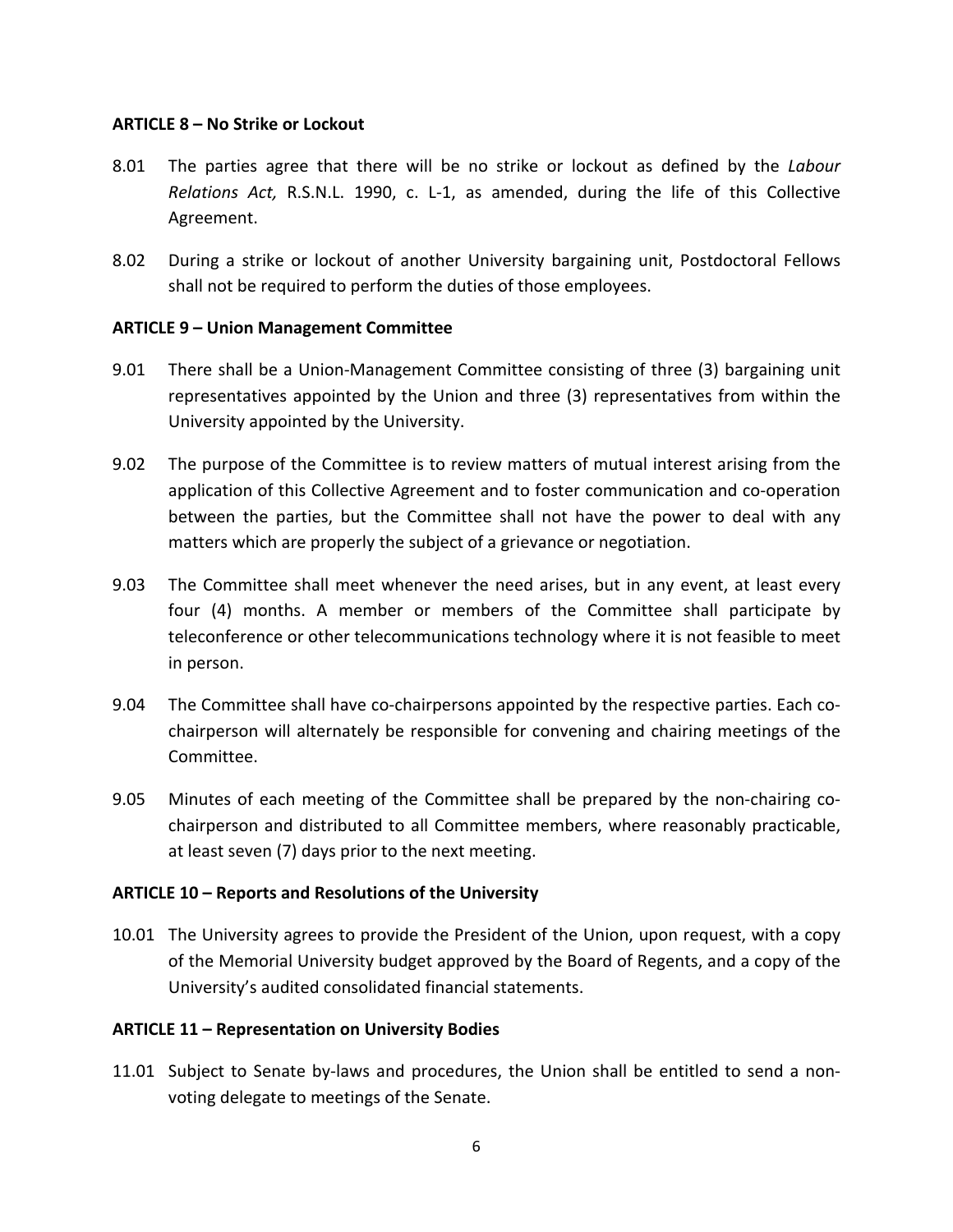### **St. John's Campus**

- 11.02 The University agrees to the principle of Postdoctoral Fellow participation on committees in academic units, subject to constitutions and by-laws of academic units, the terms of reference of the committee, the University's Conflict of Interest Policy, and relevance of the committee to the duties and responsibilities of the Postdoctoral Fellow, and subject to the following:
	- (a) Participation shall require consultation and agreement between the Postdoctoral Fellow and the Supervisor to ensure such participation shall not interfere with the assigned duties and responsibilities;
	- (b) Participation shall be voluntary, without remuneration, and at the request of the Postdoctoral Fellow:
	- (c) Participation shall not constitute part of the Postdoctoral Fellow's assigned duties and responsibilities; and
	- (d) Participation shall not be unreasonably denied.

### **Grenfell!Campus**

- 11.03 The University agrees to the principle of Postdoctoral Fellow participation on Academic Council and its committees, subject to its Constitution and By-laws, the University Conflict of Interest Policy, and relevance of the committee to the duties and responsibilities of the Postdoctoral Fellow, and subject to the following:
	- (a) Participation shall require consultation and agreement between the Postdoctoral Fellow and the Supervisor to ensure such participation shall not interfere with the assigned duties and responsibilities;
	- (b) Participation shall be voluntary, without remuneration, and at the request of the Postdoctoral Fellow;
	- (c) Participation shall not constitute part of the Postdoctoral Fellow's assigned duties and responsibilities; and
	- (d) Participation shall not be unreasonably denied.

### **ARTICLE 12 – Appointments**

12.01 The parties acknowledge that postdoctoral candidates come to the attention of and are selected by Supervisors through a number of appropriate venues, including direct communication with a candidate(s) and/or with colleagues.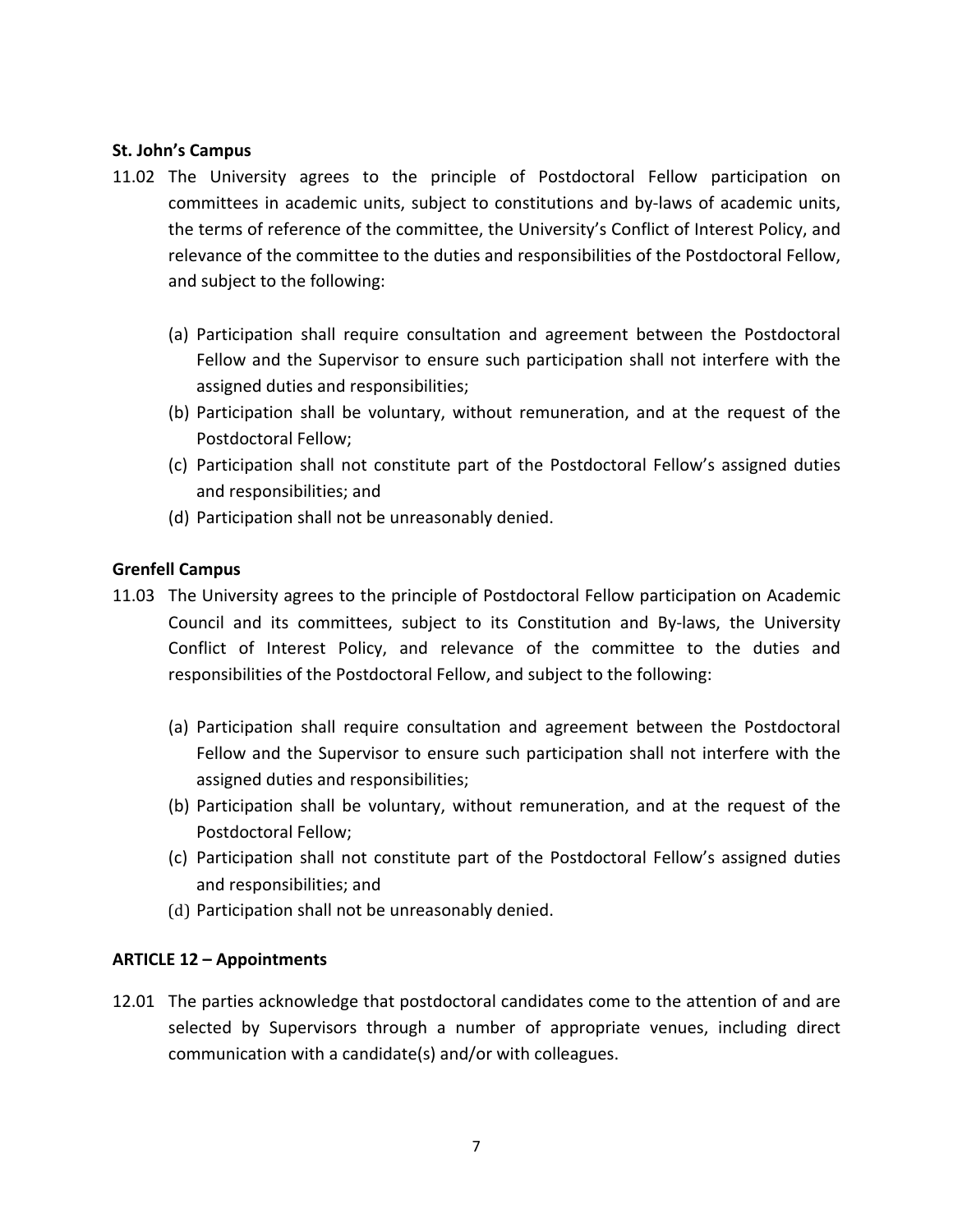- 12.02 Except in the above such circumstances, the University agrees that Postdoctoral Fellow positions shall be posted for a period of not less than ten (10) days, and no offer of appointment shall be made until after the posting has closed. This requirement to post shall not limit the Supervisor's ability to hire under Article 12.01.
- 12.03 Postings shall include, but are not limited to, nature of the position, description of the area or topic of research, minimum compensation, the name of the Supervisor and Academic Unit, start date and duration of the appointment, required qualifications, the application process, required documentation, and application deadline.
- 12.04 The University shall post the positions electronically on the School of Graduate Studies website and shall concurrently e-mail the Union copies of all postings.
- 12.05 All Postdoctoral Fellows shall receive a letter of appointment issued by the appropriate Dean; or at Grenfell Campus, the Associate Vice-President (Grenfell Campus), Academic; or at the Marine Institute, the Associate Vice-President (MI) Academic and Student Affairs. It shall include the following information: nature of the research to be undertaken, start and end dates of the contract, annual compensation, any special conditions involved, name of Supervisor and Academic Unit, a link to the Collective Agreement, and a link to the University policy on Postdoctoral Fellows. A copy of the Postdoctoral Fellow Form shall be appended to the letter of appointment. The Union shall be copied on all letters of appointment.
- 12.06 Initial appointments shall normally be for periods of twelve (12) months or greater.

#### **ARTICLE 13 – Probationary Period**

- 13.01 A Postdoctoral Fellow shall be considered to be on probation for the first four (4) full months of active employment.
- 13.02 The probationary period shall be a period of time for the Supervisor to evaluate and provide feedback on the Postdoctoral Fellow's performance and research skills and abilities.
- 13.03 A Postdoctoral Fellow shall serve probation only once with the same Supervisor.
- 13.04 The University may dismiss a probationary Postdoctoral Fellow without using the progressive discipline process outlined in Article 16. The dismissal of a probationary Postdoctoral Fellow shall only be the subject of a grievance if such dismissal is exercised in a manner that is arbitrary, discriminatory or in bad faith.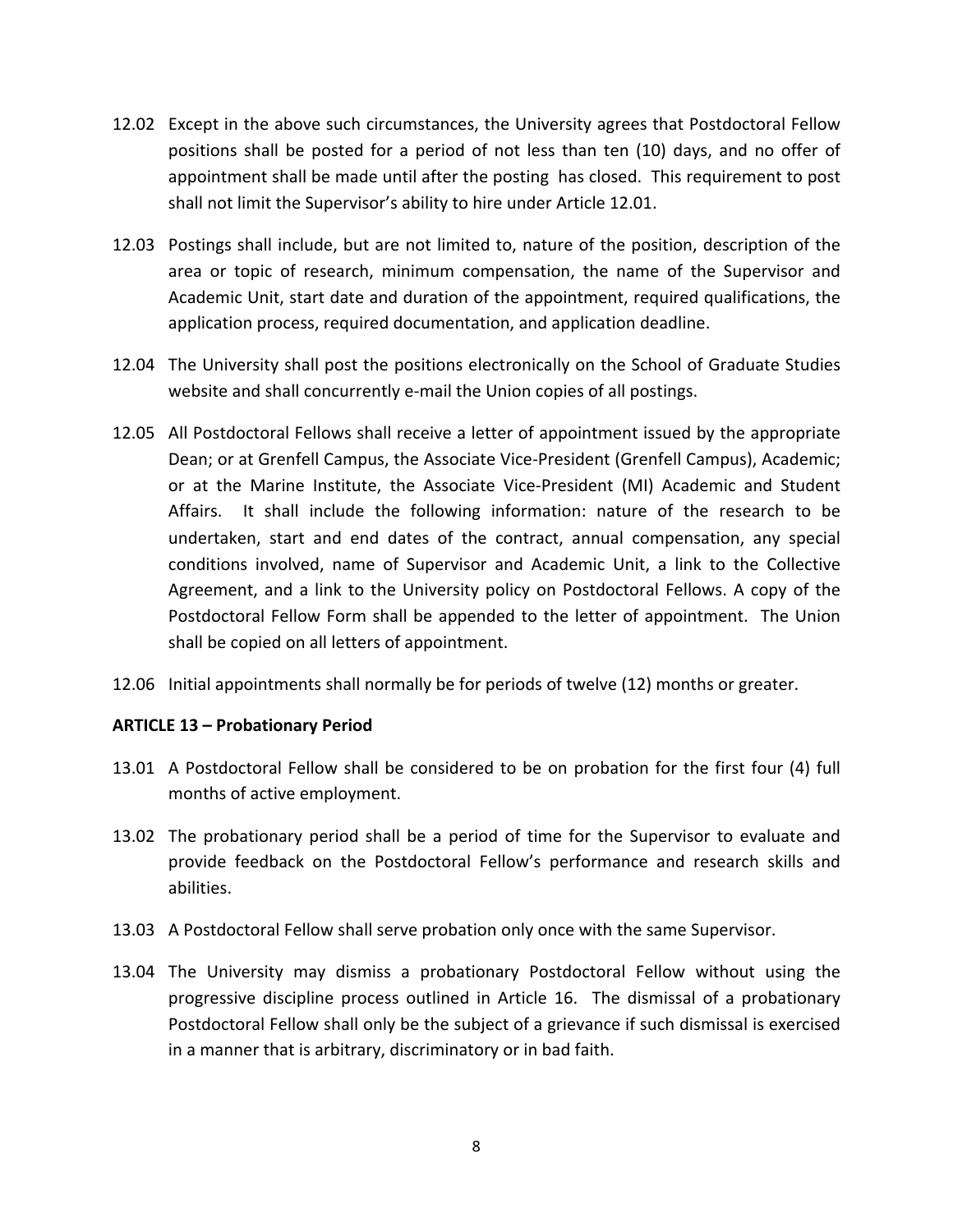- 13.05 A Postdoctoral Fellow shall be provided with at least twenty-four (24) hours notice of a dismissal meeting and shall be informed of his or her right to Union representation at the meeting.
- 13.06 Reasons for the dismissal of a probationary Postdoctoral Fellow shall be in writing and shall be provided within five (5) days of the dismissal meeting, and a copy of the letter shall be forwarded to the Union at that time.

### **ARTICLE 14 – Hours of Work**

- 14.01 The Parties recognize that Postdoctoral Fellows are primarily involved in research and scholarship. As such, there must be flexibility with respect to the hours of work to allow for the specific needs of that research and scholarship. The parties recognize that this arrangement is mutually beneficial for both Postdoctoral Fellows and the University.
- 14.02 The normal hours of work shall be forty (40) hours per week, recognizing that the needs of the Postdoctoral Fellow's research and the needs of the Supervisor's research program may require flexibility in the scheduling of the work.
- 14.03 Without advance written approval from the Supervisor, a Postdoctoral Fellow shall not work more than 160 hours in a period of four (4) consecutive weeks, starting with the first week worked. A Postdoctoral Fellow shall not be required to work more than 180 hours in a period of four (4) consecutive weeks without his or her written agreement.
- 14.04 A Postdoctoral Fellow shall be granted time off for time worked in excess of 160 hours in a period of four (4) consecutive weeks at the rate of 1.5 hours for each hour worked. The scheduling of such time off shall be mutually agreed to by the Postdoctoral Fellow and the Supervisor.
- 14.05 Time off in accordance with clause 14.04 shall be taken within three (3) months of the date it is earned unless the Postdoctoral Fellow and the Supervisor agree to extend the time period. In all cases the time off must be taken within twelve (12) months of the date it is earned. If the employment ends before the time off is taken, the Postdoctoral Fellow shall be paid for all such hours worked.
- 14.06 If a Supervisor and a Postdoctoral Fellow agree that a Postdoctoral Fellow will attend a conference, seminar or workshop, the Postdoctoral Fellow shall be credited with a work day for each day of the event that the Postdoctoral Fellow attends, up to a maximum of eight (8) hours in a day.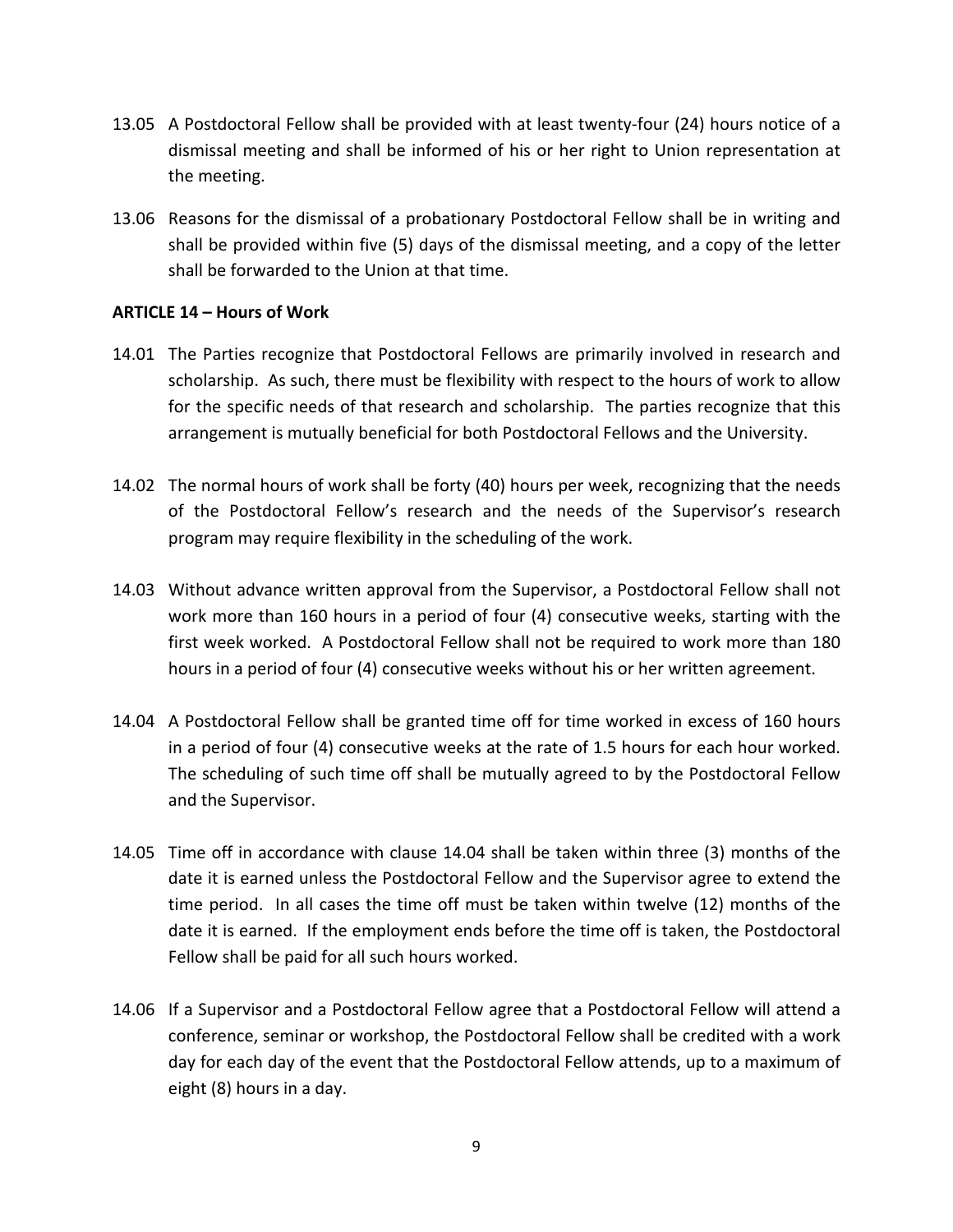14.07 Postdoctoral Fellows shall be credited for time spent travelling, to a conference, seminar, workshop, or field location, up to a maximum of eight (8) hours in a day.

### **ARTICLE 15 – Evaluation**

- 15.01 The parties agree that the purposes of evaluation are to document the work and the research performed by the Postdoctoral Fellows, to assess the performance of the Postdoctoral Fellows and to provide feedback on their research skills and abilities.
- 15.02 An evaluation may be proposed by the Postdoctoral Fellow or by the Supervisor. There shall be at least one evaluation during the term of the appointment or on an annual basis if the term of the appointment exceeds twelve (12) months.
- 15.03 The results of an evaluation shall be shared with the Postdoctoral Fellow, treated in a confidential manner and placed in the Postdoctoral Fellow's official employee file.
- 15.04 A Postdoctoral Fellow shall be entitled to append his or her comments to any written evaluation.
- 15.05 At the request of a Postdoctoral Fellow nearing the conclusion of a postdoctoral appointment, a meeting shall be held between the Postdoctoral Fellow and his or her Supervisor.
- 15.06 An exit interview or online consultation reviewing the period of employment shall be conducted by the School of Graduate Studies.

#### **ARTICLE 16 – Discipline and Dismissal**

- 16.01 No Postdoctoral Fellow shall be disciplined or dismissed except for just cause
- 16.02 The disciplinary actions that may be taken by the University include, but are not limited to, letter(s) of warning or reprimand, suspension(s) with or without pay, and dismissal. Such disciplinary action shall be in accordance with the principles of progressive discipline, and be reasonable and commensurate with the seriousness of the violation.
- 16.03 Where the University convenes a meeting with the Postdoctoral Fellow for the purpose of communicating disciplinary action(s), the University will provide the Postdoctoral Fellow with reasonable advance notice of the nature of the meeting and his or her right to Union representation and shall provide a reasonable period of time for the Postdoctoral Fellow to secure such representation. The Postdoctoral Fellow shall be provided with an opportunity to be heard at such meeting.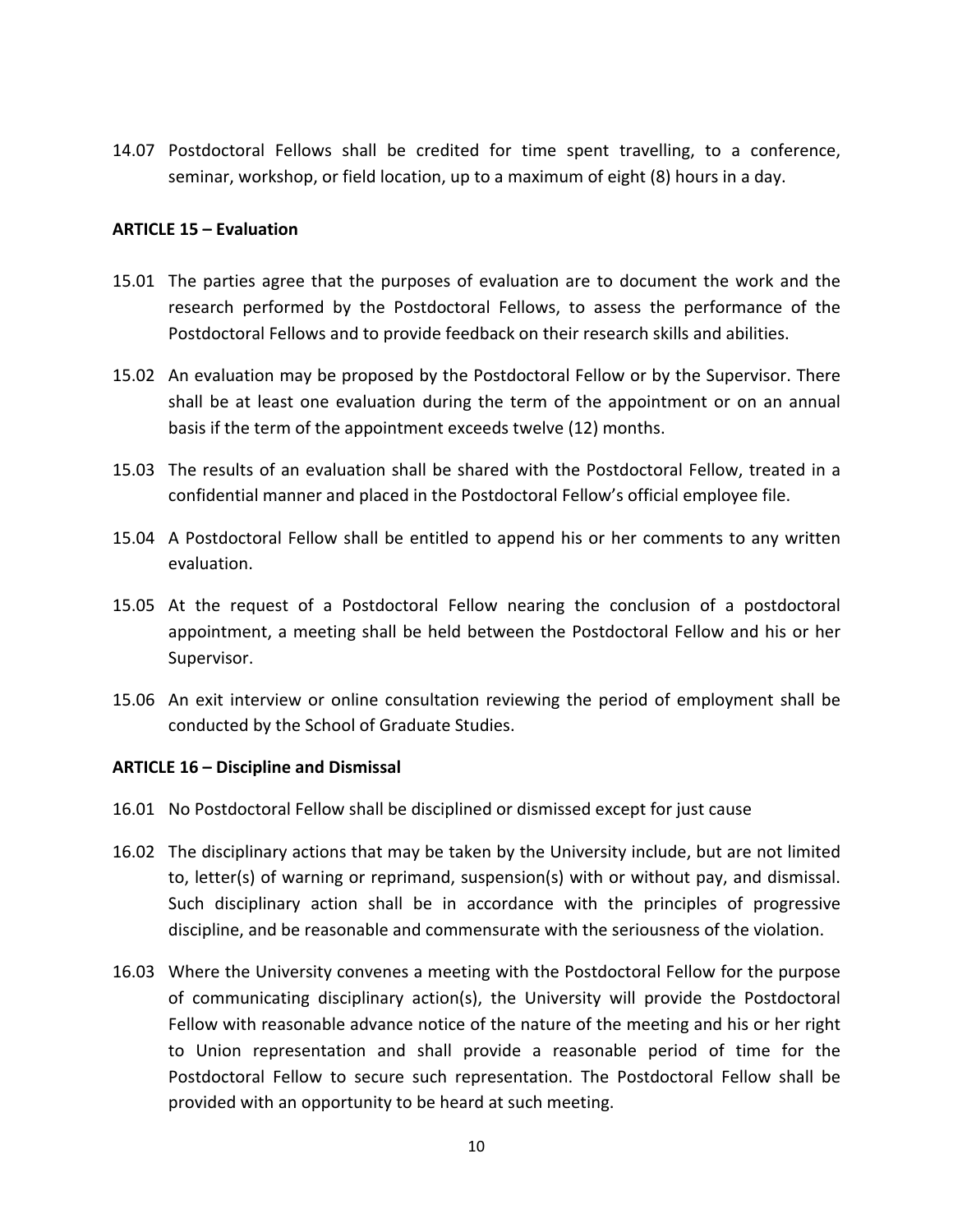- 16.04 The University has the right to impose a non-disciplinary suspension with pay during the period of an investigation. If, on conclusion of the investigation, the University decides to take disciplinary action, such action shall be taken in accordance with the provisions of this Article. If the allegations are dismissed, there shall be no record of the investigation in the Postdoctoral Fellow's official employee file.
- 16.05 The Postdoctoral Fellow shall be notified in writing of the nature of any action(s) taken in accordance with Clause 16.03 or 16.04 and the reasons for such action(s) within five (5) days, and a copy of the letter shall be forwarded to the Union at that time.
- 16.06 Any disciplinary action against a Postdoctoral Fellow in regard to an allegation of sexual harassment shall be in accordance with the University Wide Procedures on Sexual Harassment Complaints and Concerns, as amended from time to time in accordance with its terms.

### **ARTICLE!17!–!Gross!Misconduct!in!Academic!Research**

- 17.01 The University shall advise Postdoctoral Fellows of their responsibilities to maintain the highest levels of integrity in scholarly research.
- 17.02 Gross misconduct in academic research means:
	- (a) fabrication, falsification, or plagiarism but not factors intrinsic to the process of academic research, such as honest error, conflicting data or differences in interpretation or assessment of data or of experimental design; or
	- (b) willful or deliberate destruction, or destruction resulting from the failure to take reasonable measures to ensure the safety, of one's own research data within a period of five (5) years after publication of the research results, or the deliberate tampering with or destruction of the research of another; or
	- (c) once the results of the research have been published, refusal without good and sufficient reason, to provide access to the data that resulted in the published document, for the purpose of verification by bona fide academic researchers for a period of five (5) years from the date of publication; or
	- (d) failure to respect agreements concerning privileged access to information or ideas obtained from confidential manuscripts or applications; or
	- (e) the use of unpublished scholarly work of others without their permission when that permission is explicitly required; or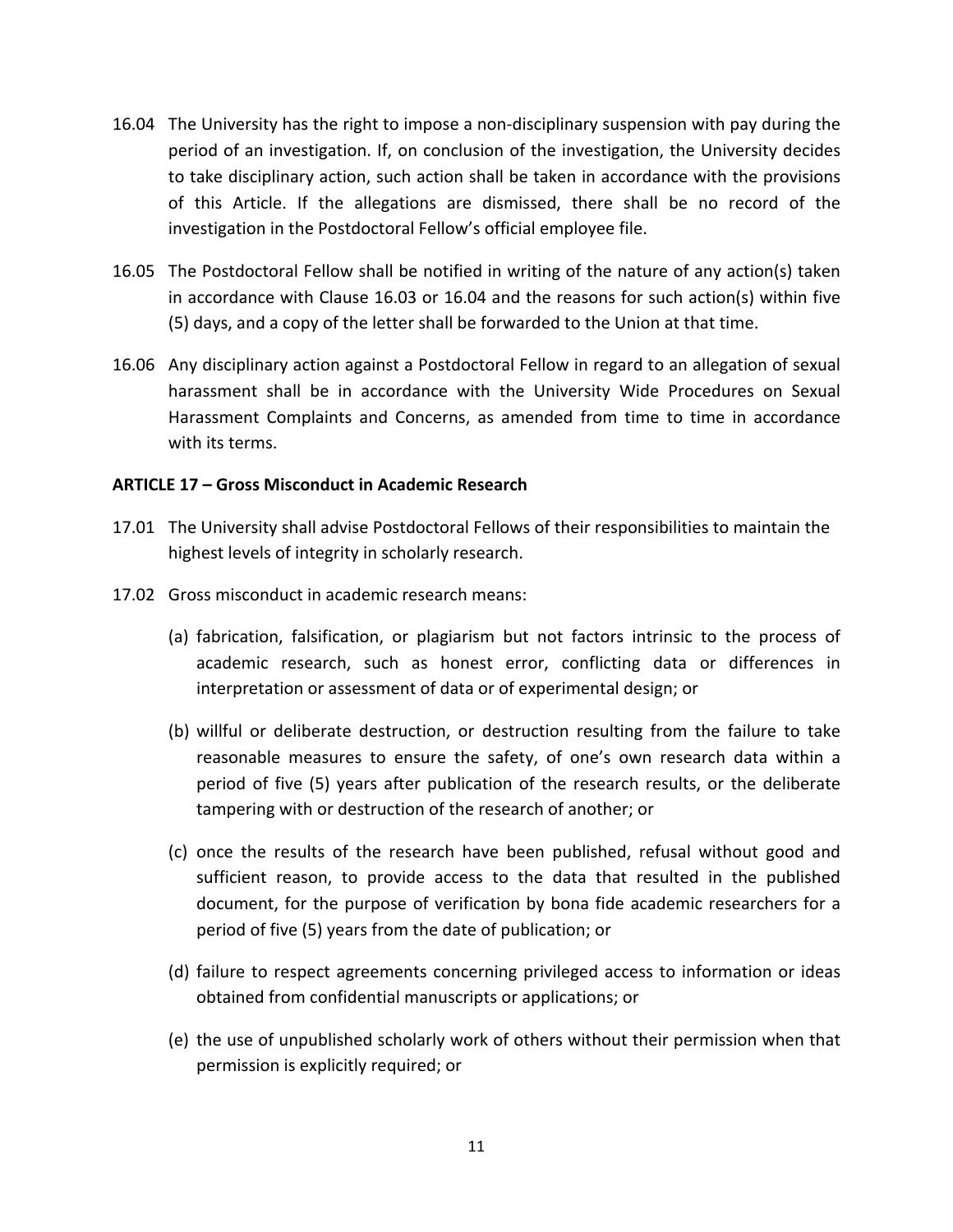- (f) significant failure to comply with relevant federal or provincial statutes or regulations or national or international standards for the protection of researchers, human subjects, or the health and safety of the public, or for the welfare of laboratory animals, or significant failure to meet other legal requirements that relate to the conduct of research; or
- $(g)$  failure to reveal any relevant and substantial conflict of interest to the agencies funding the Postdoctoral Fellow's University research, to those who commission such research, to an editor or to an agency requesting the Postdoctoral Fellow to undertake reviews of research grant applications or manuscripts for publication, or to an agency requesting the Postdoctoral Fellow to test products, processes or services for sale or distribution to the public; or
- (h) failure to reveal to the University any material financial interest, either by the Postdoctoral Fellow or a close relative, in a company that contracts with the University to undertake research, or to supply goods or services directly pertaining to the Postdoctoral Fellow's University research. Material financial interest includes ownership, substantial stock holding, a directorship, substantial honoraria or consulting fees, but does not include routine stock holding in a large publicly traded company.
- 17.03 Any allegations of misconduct covered by the University policy on Integrity in Scholarly Research shall be dealt with in accordance with such policy, as amended from time to time.
- 17.04 The Union shall be notified of any investigation of a Postdoctoral Fellow under the University's policy and procedures on Integrity in Scholarly Research. When an investigation sustains a finding of gross misconduct in academic research, such determination shall constitute discipline and may be the subject of a grievance.
- 17.05 The University shall take such steps as may be necessary and reasonable to protect the reputation and credibility of Postdoctoral Fellows wrongfully accused of gross misconduct in academic research including written notification of the decision to all agencies, publishers, or individuals who were informed by the University of the investigation.
- 17.06 Any discipline imposed on a Postdoctoral Fellow for gross misconduct in research shall be in accordance with Article  $16$  – Discipline and Dismissal.
- 17.07 Any grievance filed as a result of discipline under this Article shall proceed directly to Step 3 of Article 18 – Grievance Procedure.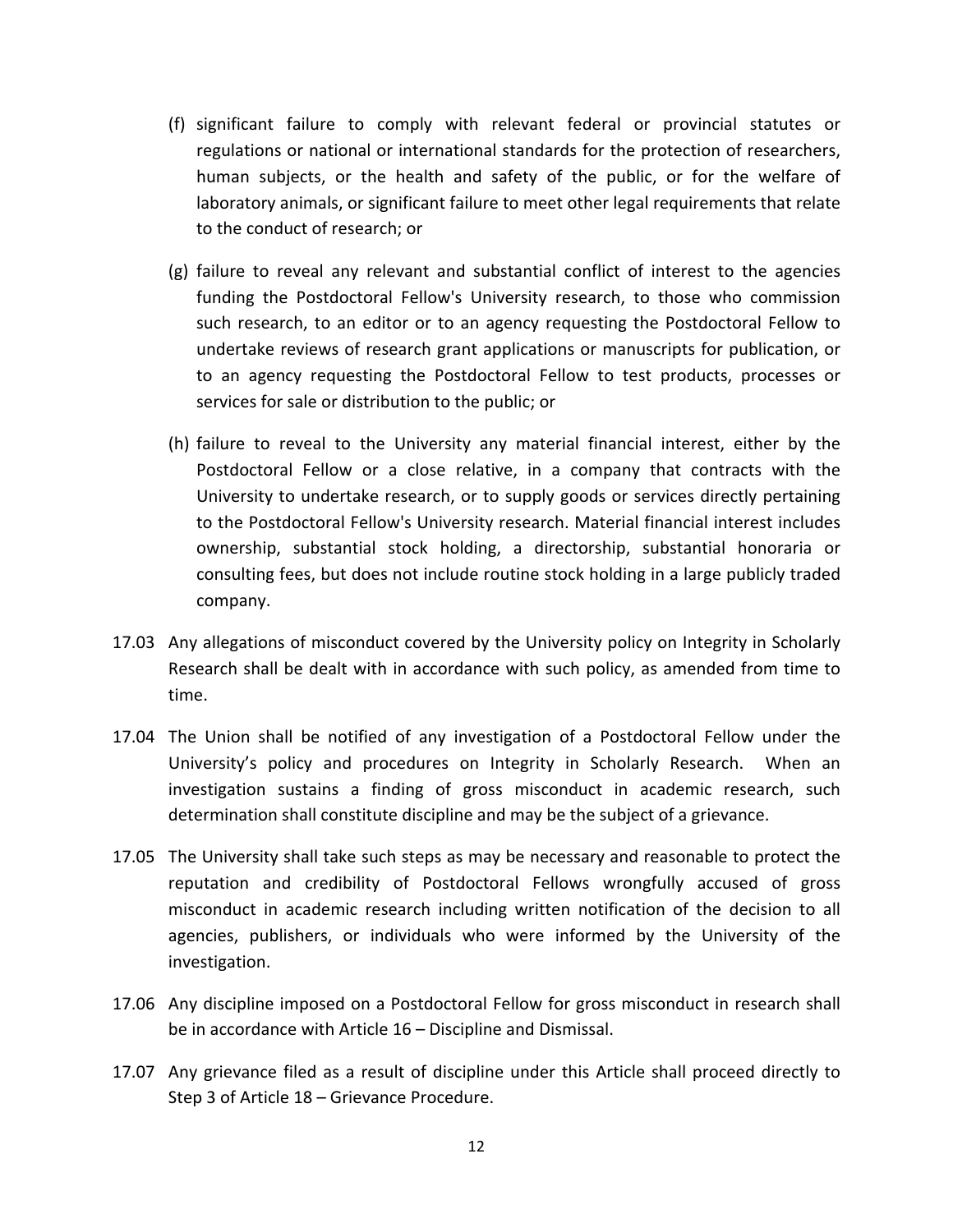### **ARTICLE 18 – Grievance Procedure**

- 18.01 Should a dispute arise between the Union or a Postdoctoral Fellow and the University, a good faith effort shall be made to settle the dispute in accordance with the provisions of this!Article.
- 18.02 For the purpose of this Agreement, a grievance shall be defined as any difference arising out of the interpretation, application, administration or alleged violation of the Collective Agreement, including any question as to whether a matter is arbitrable.
- 18.03 The following types of grievances are recognized:
	- (i) **Individual Grievance**: The complaint of an individual Postdoctoral Fellow which has the support of the Union.
	- (ii) **Group Grievance**: The complaint of two or more Postdoctoral Fellows.
	- (iii) **Policy Grievance**: The complaint of the Union or the University which may involve a question of general application or interpretation of the Collective Agreement.
- 18.04 The Union shall have the right to originate an individual, group or policy grievance. A Union policy grievance, a group grievance involving grievors from two or more Academic Units, or a grievance involving suspension or termination of employment shall be submitted at Step 2.
- 18.05 The grievor shall be entitled to Union representation and shall be entitled to be present at every step of the grievance procedure. In the case of group grievances, as many grievors may be present as is reasonably practicable.
- 18.06 No grievance shall be defeated or denied by any technical objection occasioned by a clerical, typographical or similar technical error or by inadvertent omission of a step in the grievance procedure.
- 18.07 No Postdoctoral Fellow shall be subject to reprisal for exercising his or her grievance rights under this Collective Agreement.
- 18.08 The grievor shall be permitted the required time off to attend grievance meetings with the University without loss of pay or benefits. However, the University and the Union shall make every reasonable effort to schedule grievance meetings at times that do not interfere with the grievor's employment duties.
- 18.09 The time limits in this Article are mandatory and may be varied only by written mutual consent of the Parties to the Collective Agreement, and such consent when requested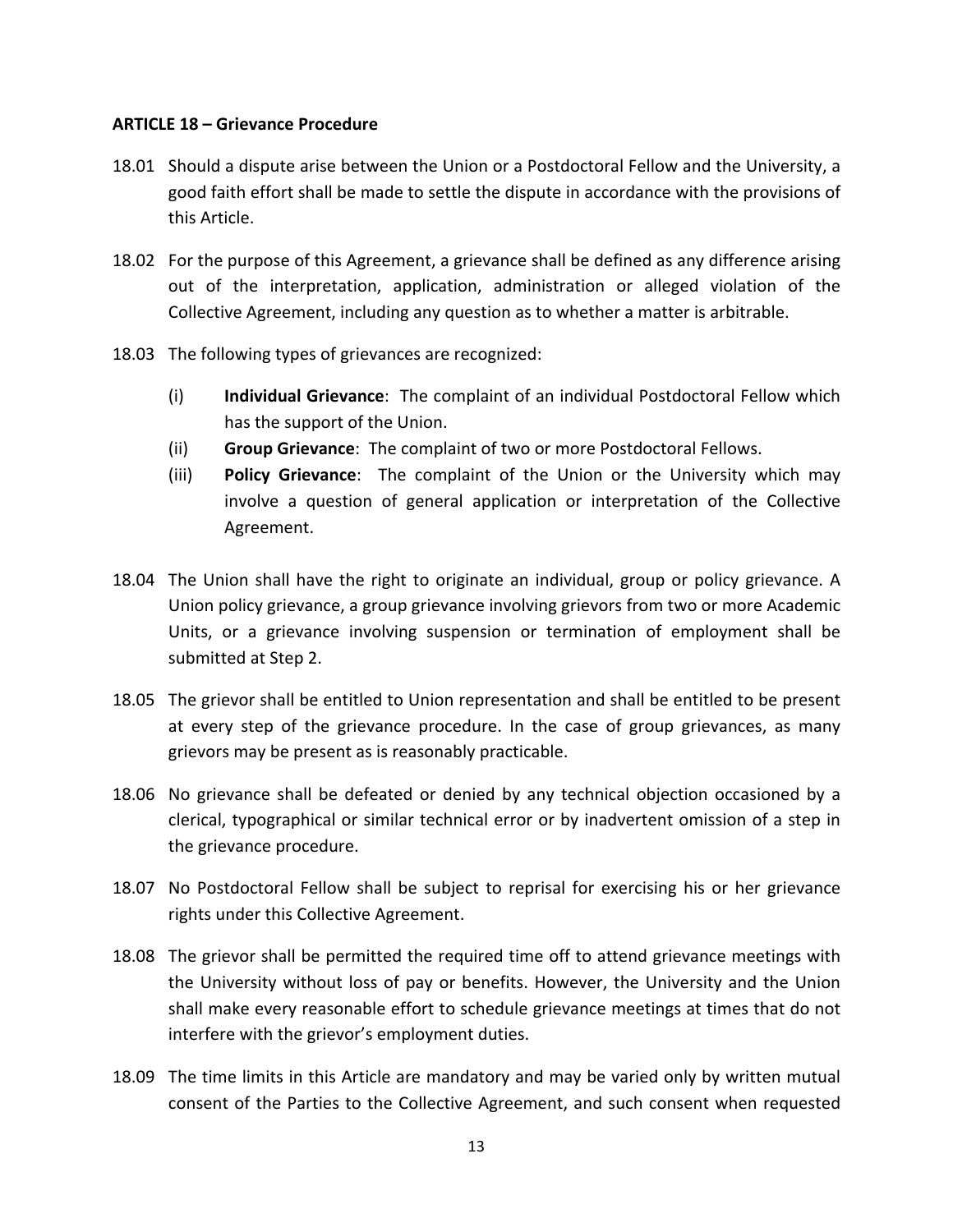prior to the expiration of the time limits, shall not be unreasonably withheld. Should the University default on the time lines for responding to a grievance at any of the steps of the grievance procedure, the Union shall have the right to immediately advance the grievance to the next level.

- 18.10 The parties agree that it is preferable to resolve problems through discussions among those persons directly concerned before submitting a grievance. To this effect, a Postdoctoral Fellow is encouraged to discuss any difference(s) with his or her Supervisor as soon as possible after the Postdoctoral Fellow becomes aware of the incident giving rise to the difference(s).
- 18.11 Any dispute between the University and the Union or any differences not resolved in accordance with Clause 18.10, may be the subject of a grievance provided the dispute or difference(s) falls within the definition of grievance in 18.02.
- 18.12 The grievance procedure shall be as follows:

### Step 1

A grievance shall be submitted to the Administrative Head within thirty (30) days of the date on which the Postdoctoral Fellow knew or ought reasonably to have known of the occurrence of the matter giving rise to the grievance. The Parties shall make an earnest effort to resolve the grievance at Step 1. The Administrative Head shall provide a written response within twenty (20) days of receipt of the grievance.

In the case of a grievance arising during the period of time when a Postdoctoral Fellow is conducting field work and is not readily accessible, the Step 1 timelines above shall only commence upon the Postdoctoral Fellow's return to campus.

### **Step!2**

Failing a satisfactory settlement being reached at Step 1, the Union may submit the grievance in writing to the Dean of Graduate Studies within twenty (20) days of the Union receiving the reply at Step 1. The Dean shall convene a grievance resolution meeting of the two Parties who shall make a good faith effort to resolve the grievance. The Dean shall provide a written decision within twenty (20) days of receipt of the grievance.

### Step 3

Failing a satisfactory settlement being reached, the Union may decide to take the grievance to arbitration and shall notify the Dean of Graduate Studies in writing of its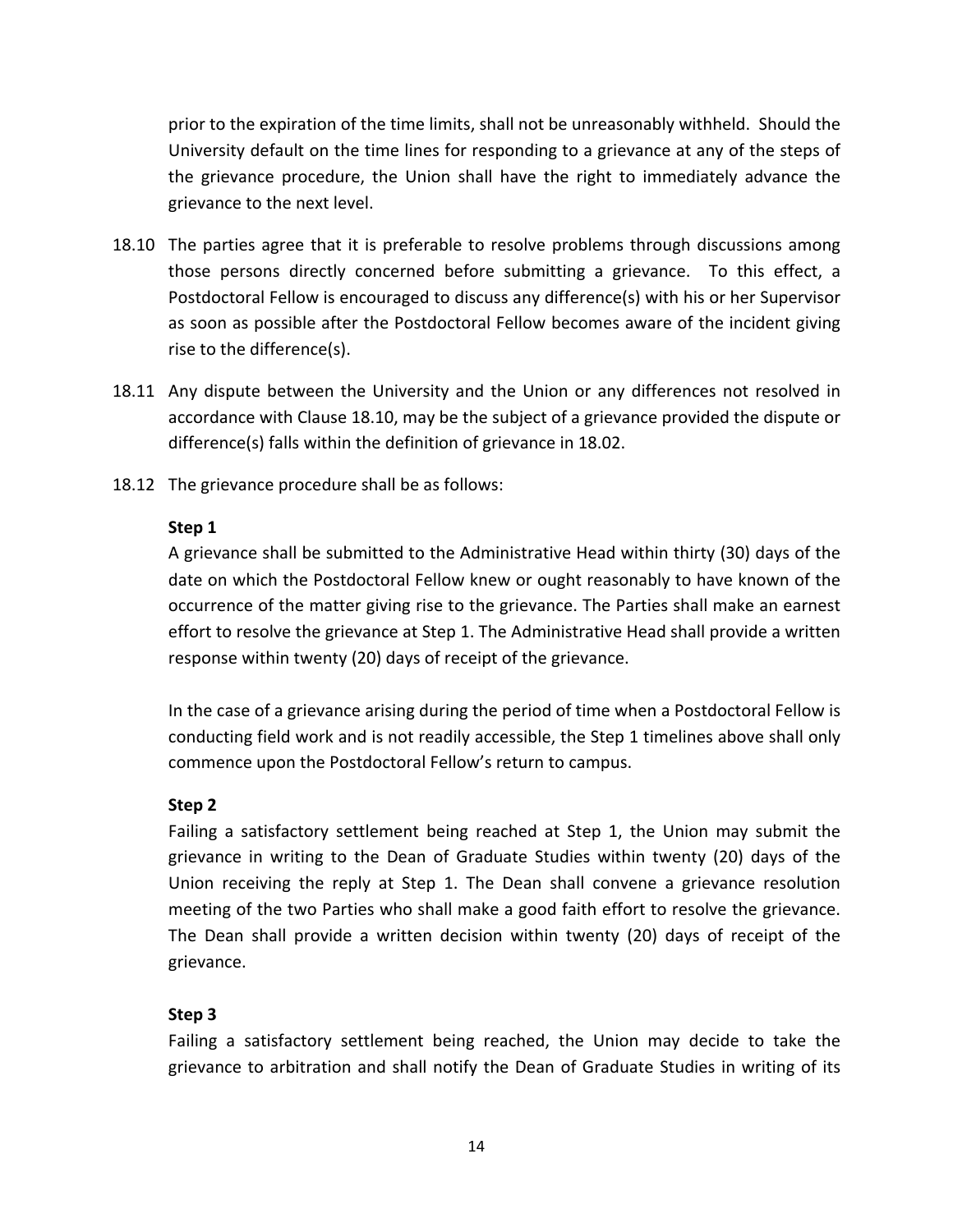intent to submit the grievance to arbitration within twenty (20) days of the Union receiving the response at Step 2.

### **University!Grievances**

18.13 The Dean of Graduate Studies shall have the right to originate a policy grievance on behalf of the University and to submit such grievance in writing to the President of the Union. Where the Parties are unable to resolve such grievance to their mutual satisfaction within twenty (20) days of receipt of the grievance by the Union, the Dean of Graduate Studies may within a further twenty (20) days notify the Union in writing of his or her intent to submit the grievance to arbitration.

### **ARTICLE 19 - Arbitration Procedure**

- 19.01 Within fifteen (15) days of the receipt of the written notice of intent to submit the grievance to arbitration, the Parties shall appoint a sole arbitrator to hear the grievance. Where the Parties fail to agree upon a sole arbitrator within the preceding time frame, the Minister Responsible for the Labour Relations Agency shall, on the request of either Party, appoint a sole arbitrator to hear the grievance.
- 19.02 Where a grievance is referred to arbitration, the Parties may, by mutual written consent, agree to have the grievance heard by a board of arbitration.
- 19.03 Within fifteen (15) days from the date of such mutual written consent, each Party shall notify the other Party in writing indicating the name, address and telephone number of its nominee to the arbitration board. If either of the Parties fail to appoint a nominee within the specified time frame, the Minister Responsible for the Labour Relations Agency shall, on the request of either Party, appoint a nominee on behalf of the Party who fails to appoint a nominee.
- 19.04 Within ten (10) days of the appointment of the second nominee, the nominees shall select a person to chair the board of arbitration. If the nominees fail to select a chairperson within the specified time frame, the Minister Responsible for the Labour Relations Agency shall, on the request of either Party, appoint the chairperson on behalf of the nominees.
- 19.05 The sole arbitrator or board of arbitration constituted under this Article shall hear relevant evidence relating to the grievance and argument thereon and make a decision on the grievance. The decision is final and binding upon the Parties and upon any person on whose behalf this Collective Agreement was made.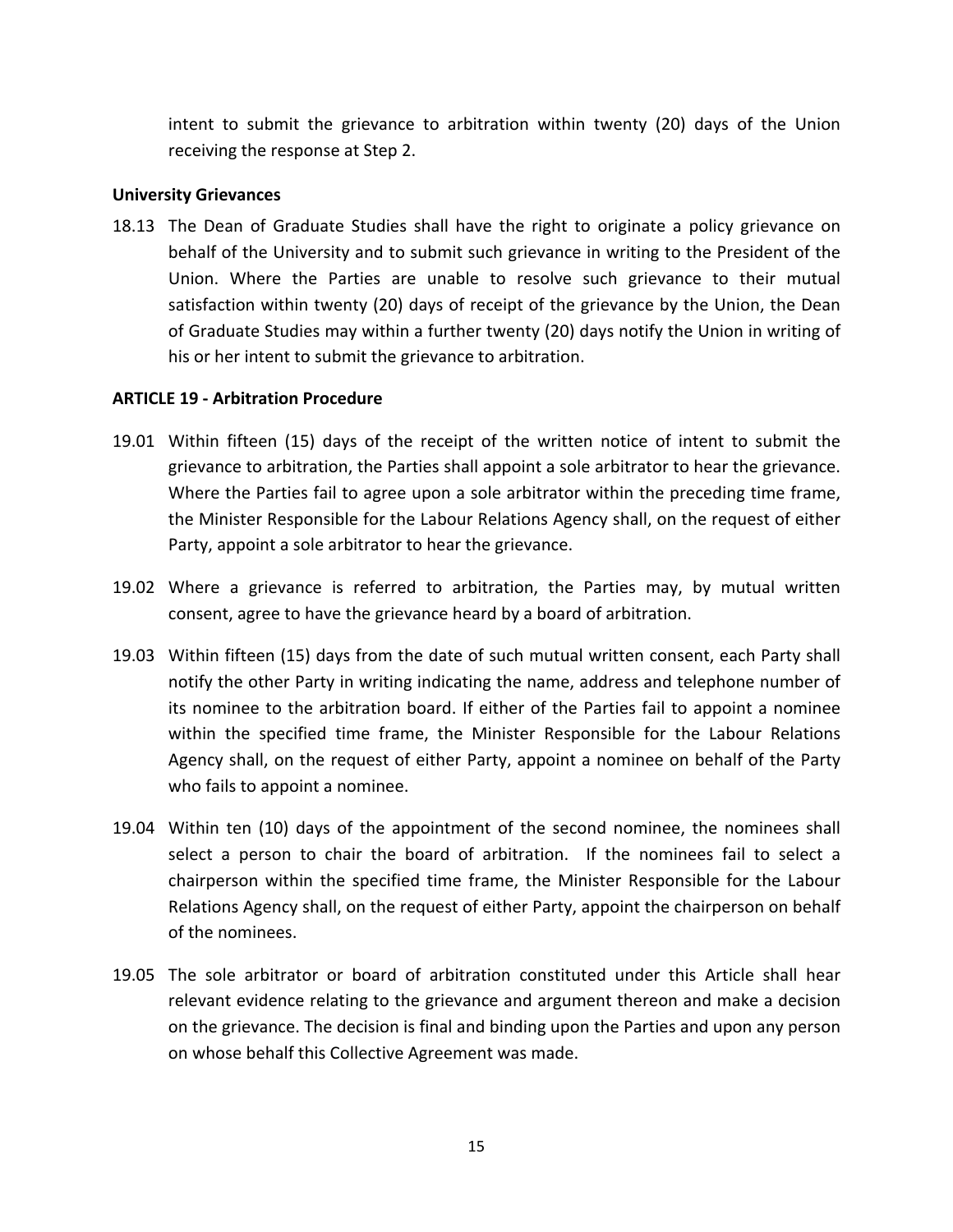- 19.06 The decision of the majority of the members of an arbitration board named shall be the decision of that board and if there is no majority decision the decision of the chairperson shall be the decision of the board.
- 19.07 The sole arbitrator or board of arbitration shall have all the powers vested in arbitrators under the *Labour Relations Act*, R.S.N.L. 1990, c. L-1, as amended, including in the case of discipline or discharge, the power to substitute another penalty that to it seems just and reasonable in the circumstances. The sole arbitrator or board of arbitration shall not have the power to alter, amend, modify, change or make any decision inconsistent with the Collective Agreement.
- 19.08 The Parties shall equally share the fees and expenses of the sole arbitrator. If the Parties mutually agree to a board of arbitration, each Party shall pay the fees and expenses of its own nominee to the board of arbitration and the Parties shall share equally the fees and expenses of the chairperson.
- 19.09 The time limits in this Article are mandatory and may be varied only by mutual written consent of the Parties to the Collective Agreement and such consent when requested prior to the expiry of the time limits shall not be unreasonably withheld.
- 19.10 The parties shall make every reasonable effort to schedule arbitrations at times that do not interfere with the employment duties of the grievor and other witnesses whose attendance is required at the arbitration. When this is not possible, the grievor and other witnesses shall be permitted the required time off to attend at the arbitration without loss of pay or benefits.
- 19.11 Arbitrations shall be held at a location outside the University's premises, unless the parties mutually agree to hold the hearings on the University's premises in which case the University shall provide appropriate space for the hearing and each of the parties.

### **ARTICLE 20 - Official Employee File**

- 20.01 There shall be one official employee file which shall be maintained by and located in the Department of Human Resources.
- 20.02 Upon request, a Postdoctoral Fellow shall have the right, on the next day where reasonably practicable, to consult his or her official employee file in the presence of a representative of the University, and, if he or she so wishes, a representative of the Union. Copies of the documents in a Postdoctoral Fellow's official file shall be made available to the Postdoctoral Fellow, on request.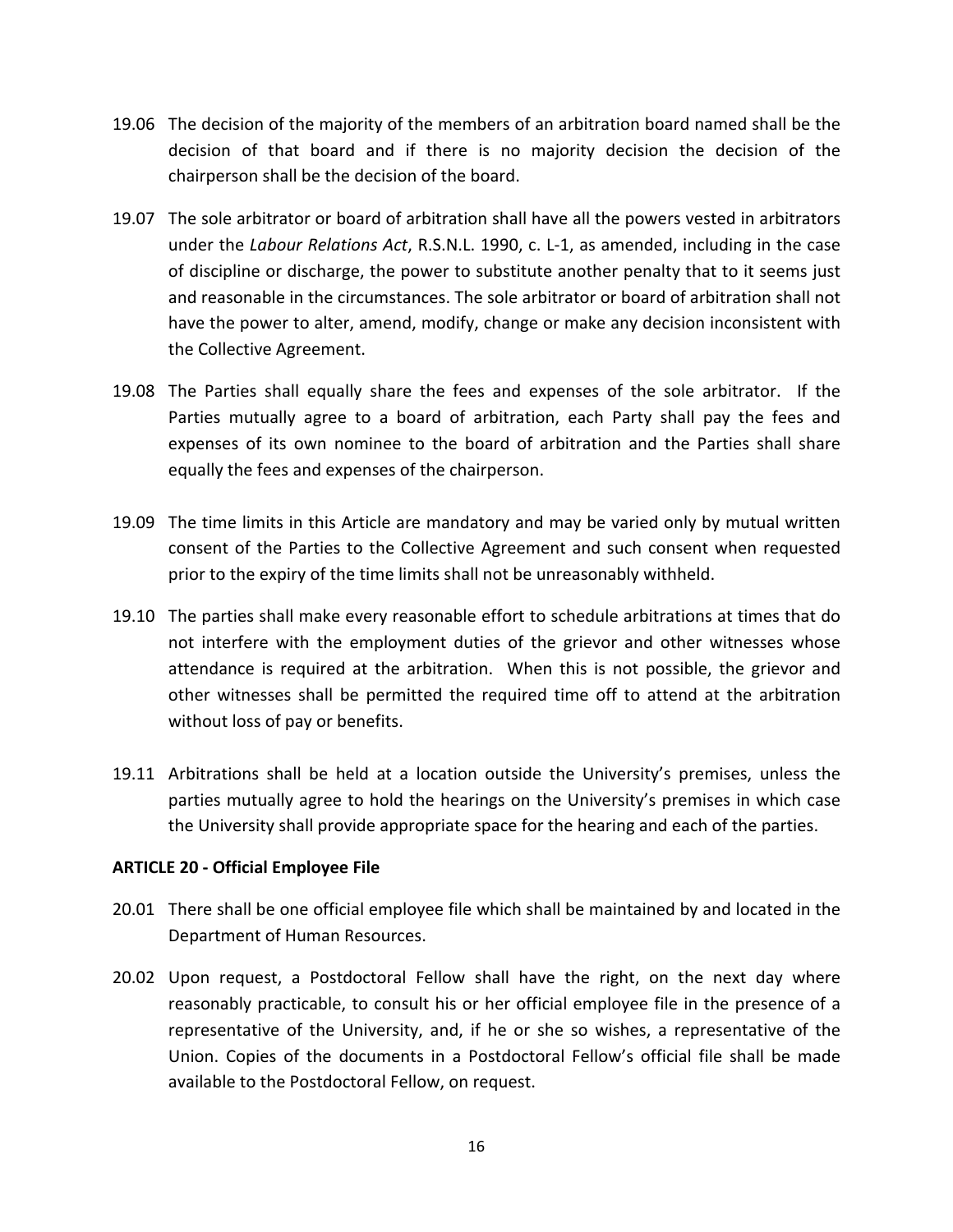- 20.03 A Postdoctoral Fellow shall have the right to authorize a named representative of the Union to examine his or her official employee file in his or her absence. Any such representative shall provide the express written authorization of the Postdoctoral Fellow to the appropriate official of the Department of Human Resources. A separate authorization shall be provided for each such request.
- 20.04 A copy of any disciplinary or evaluation document shall be supplied concurrently to the Postdoctoral Fellow and the Union. A Postdoctoral Fellow shall be given an opportunity to sign the file copy of an evaluation or disciplinary report as an acknowledgement that he or she has received such a report. Postdoctoral Fellows shall have the right to respond in writing to any documents placed in their official employee file and their response shall also form part of their official employee file.
- 20.05 The University shall remove any record of discipline from the Postdoctoral Fellow's official employee file eighteen (18) months from the date of such discipline, provided no other disciplinary offence was committed during that period that resulted in a record of discipline.

### ARTICLE 21 - Academic Freedom and Responsibilities

- 21.01 All Postdoctoral Fellows enjoy equal rights to academic freedom.
- 21.02 Academic freedom is necessary for the pursuit of the University's purposes. The defense of academic freedom is an obligation on all members of the University community. Academic Freedom does not require neutrality on the part of the individual, nor does it preclude commitment. Rather, it makes commitment possible.
- 21.03 The parties agree to uphold the right of Postdoctoral Fellows to learn, to carry out research, to publish, to comment, to criticize, to examine, to question, to acquire and disseminate knowledge, to create, and to perform; all of these without deference to prescribed doctrine. The work of the Postdoctoral Fellow shall be conducted in accordance with the scope of work as identified in the letter of appointment and as otherwise agreed to by the Supervisor and the Postdoctoral Fellow.
- 21.04 Academic freedom includes the right to discuss and criticize policies and actions of the University and the Union and protects against the imposition of any penalty for exercising that right.
- 21.05 Academic freedom carries with it the duty to use that freedom in a manner consistent with the scholarly obligation to base one's research and scholarly activities on an honest search for knowledge. In exercising the freedom to comment and criticize, Postdoctoral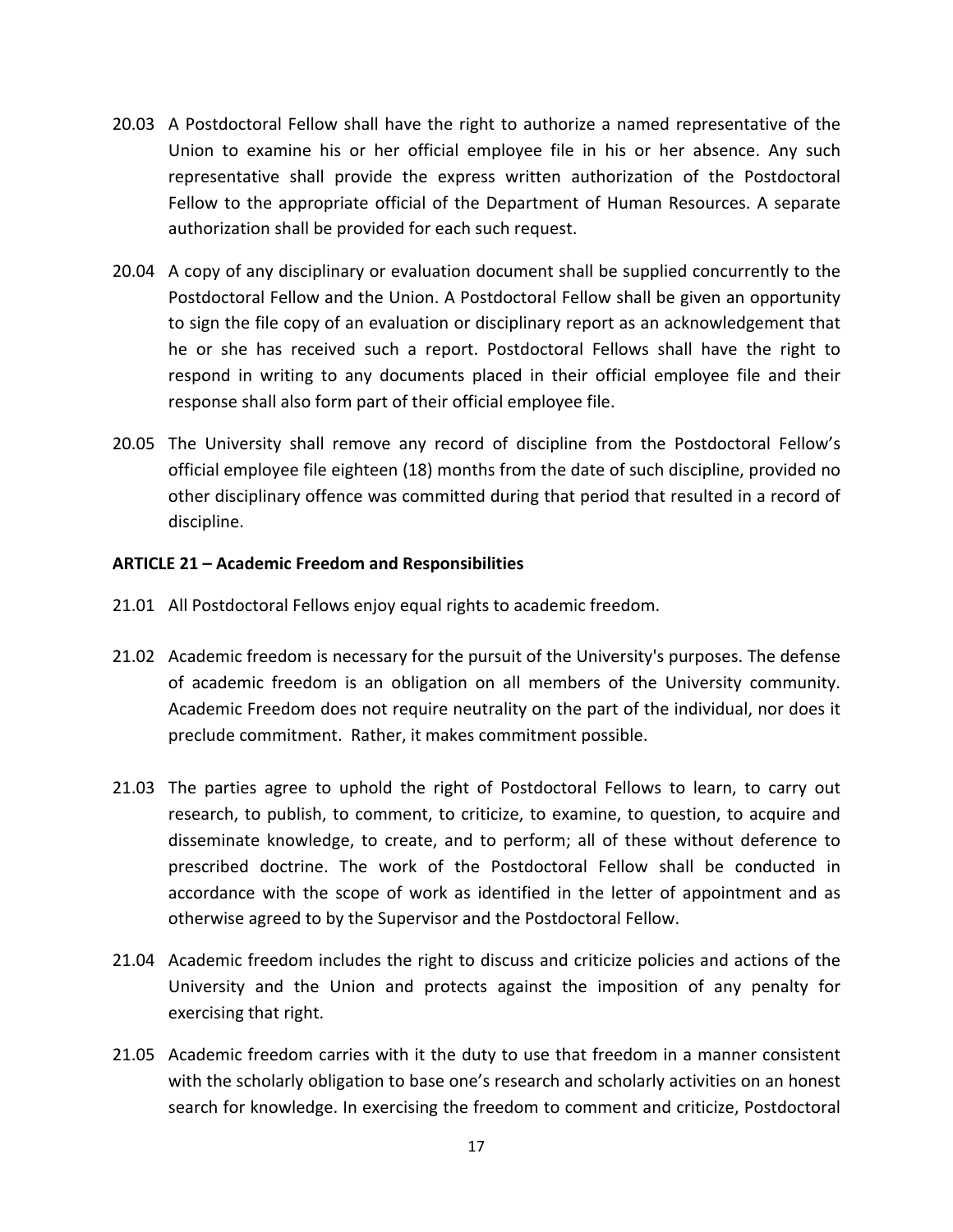Fellows have a corresponding obligation to use academic freedom in a responsible manner by recognizing the rights of other members of the University community, and by affirming the rights of others to hold differing points of view.

- 21.06 Academic freedom does not confer legal immunity, nor does it diminish the obligations of Postdoctoral Fellows to fulfill the duties and responsibilities of their appointments. Postdoctoral Fellows shall not be hindered or impeded in any way by the University or by the Union from exercising their legal rights, nor shall they suffer any penalty imposed by either party for exercising those rights.
- 21.07 Postdoctoral Fellows retain all their legal rights to express themselves. The University accepts no responsibility for such expressions and shall exercise no censorship. In statements outside the University, Postdoctoral Fellows shall not claim to speak on behalf of the University unless specifically authorized to do so. Should confusion arise concerning whether a Postdoctoral Fellow was speaking on behalf of the University, the Postdoctoral Fellow shall issue a disclaimer.

### **ARTICLE!22!– Intellectual!Property**

- 22.01 Postdoctoral Fellows shall share ownership in all inventions, discoveries or creations conceived or developed by them in the course of their employment in accordance with the University policy on Intellectual Property as amended from time to time.
- 22.02 The parties are committed to the position that authorship of published work includes all those who have materially contributed to, and share responsibility for, the contents of the publication, and only those people. Standards for the academic or professional discipline should be applied when determining authorship relative to proportion of contribution to a scholarly or creative work.
- 22.03 Any disputes arising from the application of this Article shall first be referred to the Administrative Head for informal resolution. A Postdoctoral Fellow may be accompanied by a Union representative at any meeting called by the Administrative Head to discuss the matter. If the dispute cannot be resolved informally, it may be submitted at step 2 of the Grievance Procedure.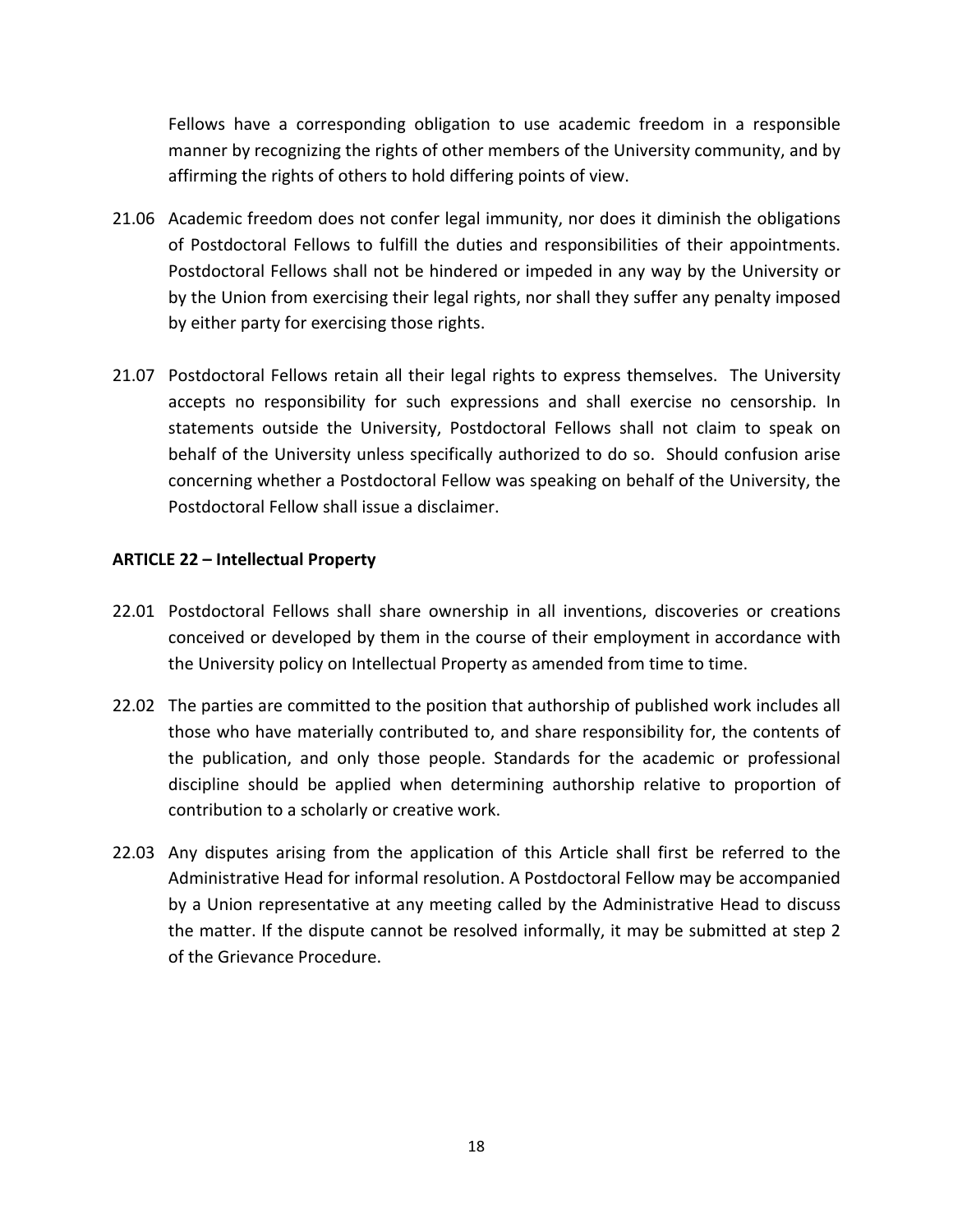### ARTICLE 23 - Outside Professional Activities

- 23.01 The parties recognize that outside professional activities may enhance the reputation of the University and the professional, scholarly and scientific competence of the Postdoctoral Fellow.
- 23.02 The parties recognize the freedom of Postdoctoral Fellows to engage in outside professional, scholarly or scientific activities.
- 23.03 A Postdoctoral Fellow shall, upon written request, make available to his or her Supervisor information on the nature and scope of outside professional, scholarly or scientific activities.
- 23.04 Accepting a Postdoctoral appointment from the University shall not restrict the Postdoctoral Fellow from engaging in outside professional, scholarly or scientific activities, provided such activities do not conflict with the performance of the duties and responsibilities of the Postdoctoral Fellow and further provided that the Postdoctoral Fellow shall not represent himself or herself as acting on behalf of the University, unless specifically authorized to do so. However, nothing shall prevent the Postdoctoral Fellow from stating the nature of his or her appointment with the University.
- 23.05 Should outside professional, scholarly, or scientific activities involve the use of University employees, facilities, equipment, supplies or services, such use shall be subject to the prior written approval of the Administrative Head. The request for approval shall include information on the nature and scope of outside activities for which support is requested. If approval is granted, the charges for such employees, facilities, equipment, supplies or services shall be at the prevailing rates unless the Provost & Vice-President (Academic), at Grenfell Campus, the Vice-President (Grenfell), or at the Marine Institute, the Vice-President (Marine Institute), agrees in writing, to waive all or part of the charges

### ARTICLE 24 – Orientation and Professional Development

#### **Orientation**

- 24.01 The School of Graduate Studies shall invite Postdoctoral Fellows to participate in an orientation session for new employees that shall be held at least once each academic year. Time spent at such sessions shall be considered time worked.
- 24.02 The Union shall be invited to send a representative to such orientation session sessions.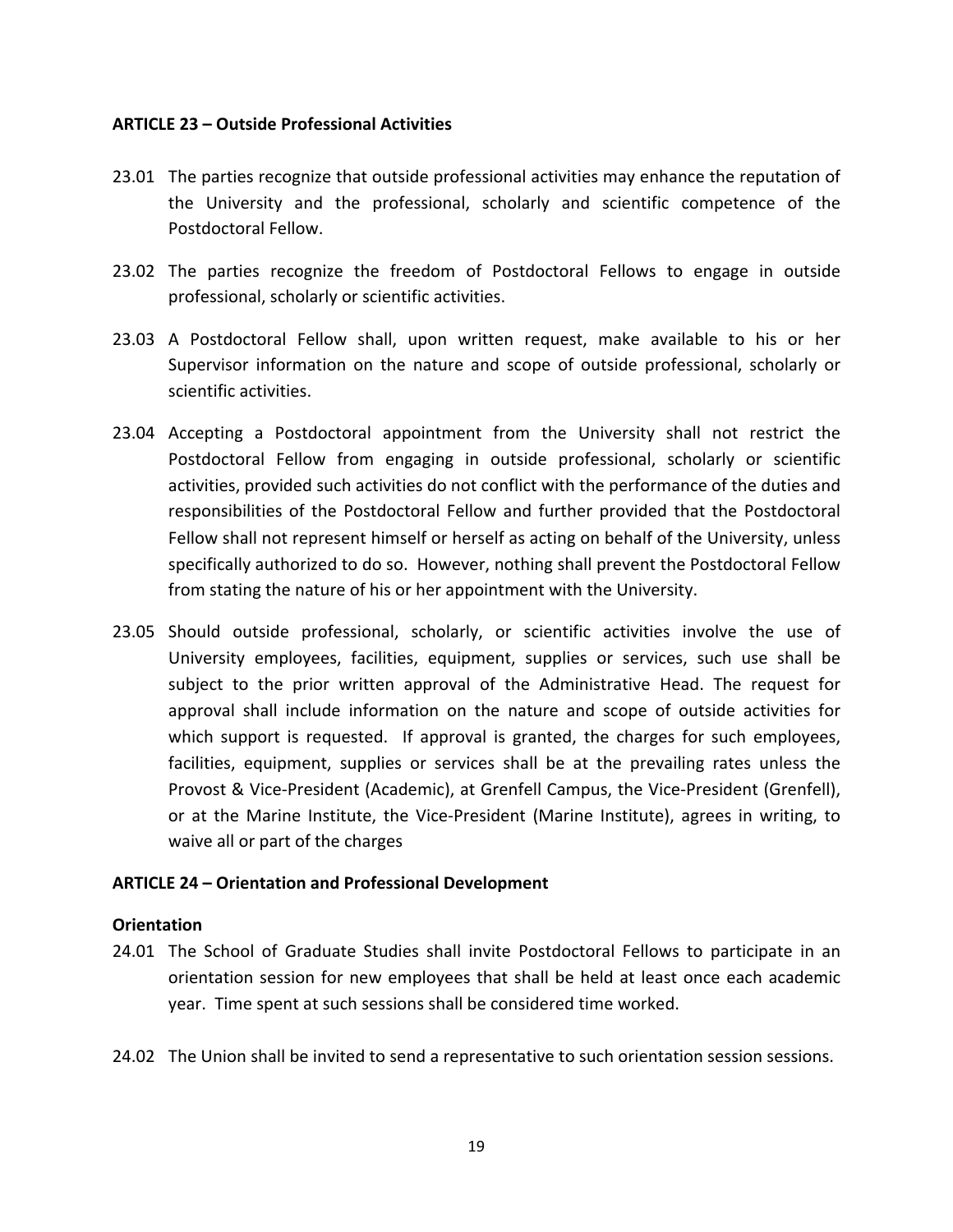### **Professional!Development**

24.03 The School of Graduate Studies shall invite Postdoctoral Fellows to participate in professional development training specific to the needs of Postdoctoral Fellows at least once each academic year. Time spent in such training shall be considered time worked.

### **ARTICLE!25 – Research,!Professional!Expenses,!Access!to!Facilities**

25.01 Postdoctoral Fellows are required to seek approval for all research related expenses before they are incurred. The University recognizes that unanticipated expenses may arise in the course of field research. Such expenses may be submitted and the University shall give consideration for reimbursement in accordance with University policies and regulations, and shall not be unreasonably denied.

### **Travel!and!Mileage**

- 25.02 Postdoctoral Fellows who use their personal vehicles for University business are required to seek approval in advance from the Administrative Head. Reimbursement shall be in accordance with the University's policy Travel-General.
- 25.03 Postdoctoral Fellows shall be reimbursed for travel expenses in accordance with the University's policy Travel-General.
- 25.04 A link to the University's policy Travel-General shall be provided to each Postdoctoral Fellow in the appointment letter.

### **Reimbursement for Research Related Certification and Expenses**

- 25.05 Provided prior approval has been given by the Supervisor and the Department of Financial and Administrative Services, the Postdoctoral Fellow will be reimbursed for personal certification, licensing or registration fees that are required to complete the research.
- 25.06 Postdoctoral Fellows shall be reimbursed for fees and/or permits for access to particular research environments required and approved by the Supervisor.
- 25.07 When working in a laboratory or research environment, the University shall provide personal protective equipment that is required in accordance with the Occupational Health and Safety Regulations. Postdoctoral Fellows shall be provided with specialized clothing required when working in a particular laboratory or research environment.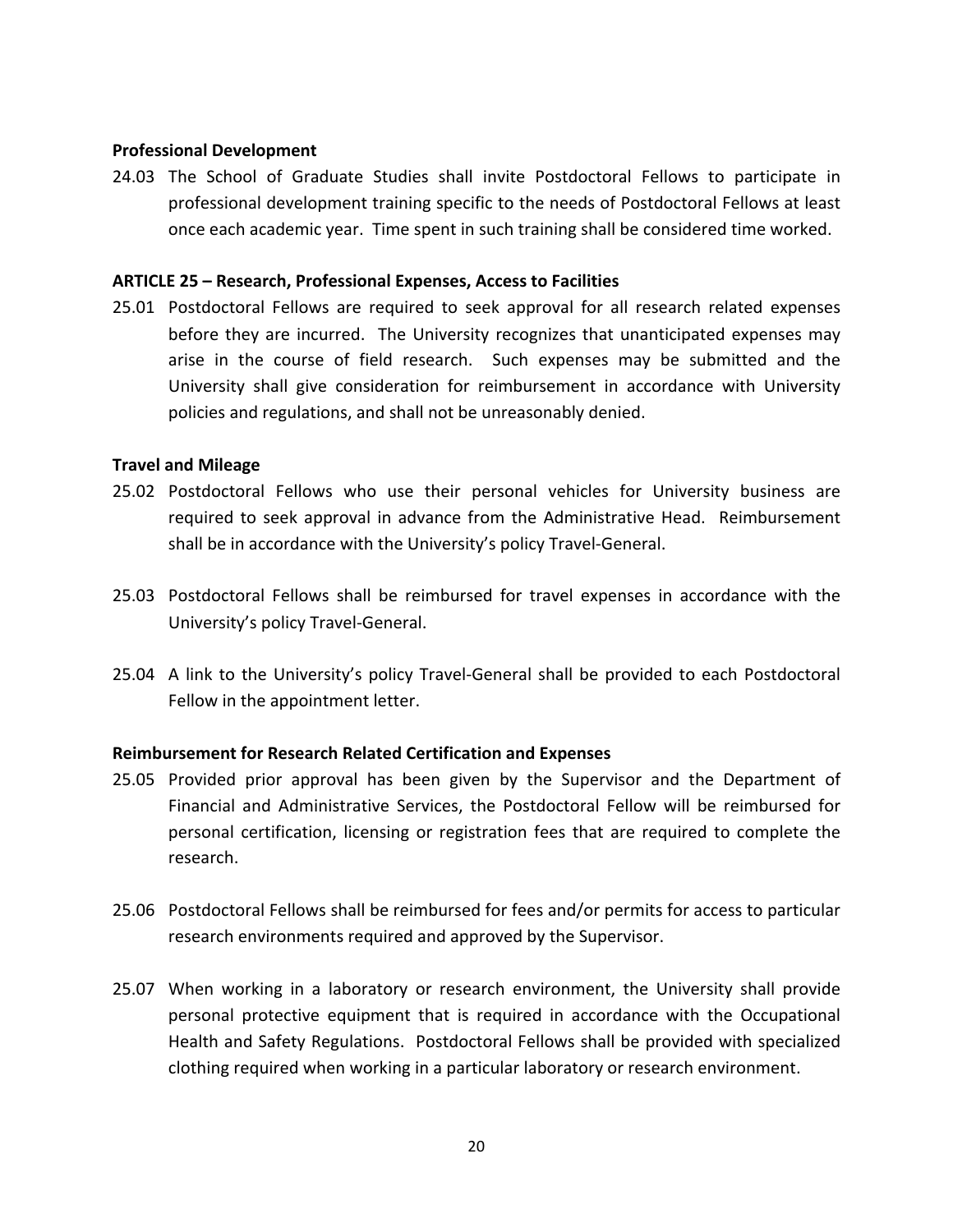### **University Facilities**

- 25.08 The University shall use best efforts to provide Postdoctoral Fellows with reasonable access to work space and computing resources.
- 25.09 The University shall provide Postdoctoral Fellows with access to library facilities.
- 25.10 The University shall provide Postdoctoral Fellows with a University email address.
- 25.11 Postdoctoral Fellows shall have reasonable access to University mail services, printing, photocopying, and computer lab access necessary for the performance of their duties.
- 25.12 Reimbursement of any other employment-related expenses incurred and not specified in this Article shall be in accordance with University policies and regulations and subject to the approval of the Supervisor.

### **ARTICLE 26 – Health and Safety**

- 26.01 The University recognizes its responsibility to provide a workplace that is safe and healthy and shall maintain proper standards on University premises in conformity with all applicable acts, regulations and codes. The parties acknowledge that health and safety committees play an instrumental role in the promotion of a safe and healthy workplace; the identification of unsafe or unhealthy conditions; and the prevention of accidents.
- 26.02 There shall be a University Health and Safety Committee established to provide advice on the development and maintenance of a university wide health and safety system.
	- (a) The Union shall be entitled to a seat on the University Health and Safety Committee in accordance with the established terms of reference, as amended from time to time.
	- (b) At the commencement of each academic year, the Union shall provide the University with written notification of the name of the Postdoctoral Fellow appointed as the representative on the University Health and Safety Committee.
- 26.03 At the St. John's campus, the Union shall be entitled to a seat on each Health and Safety Building Committee in those buildings where Postdoctoral Fellows work.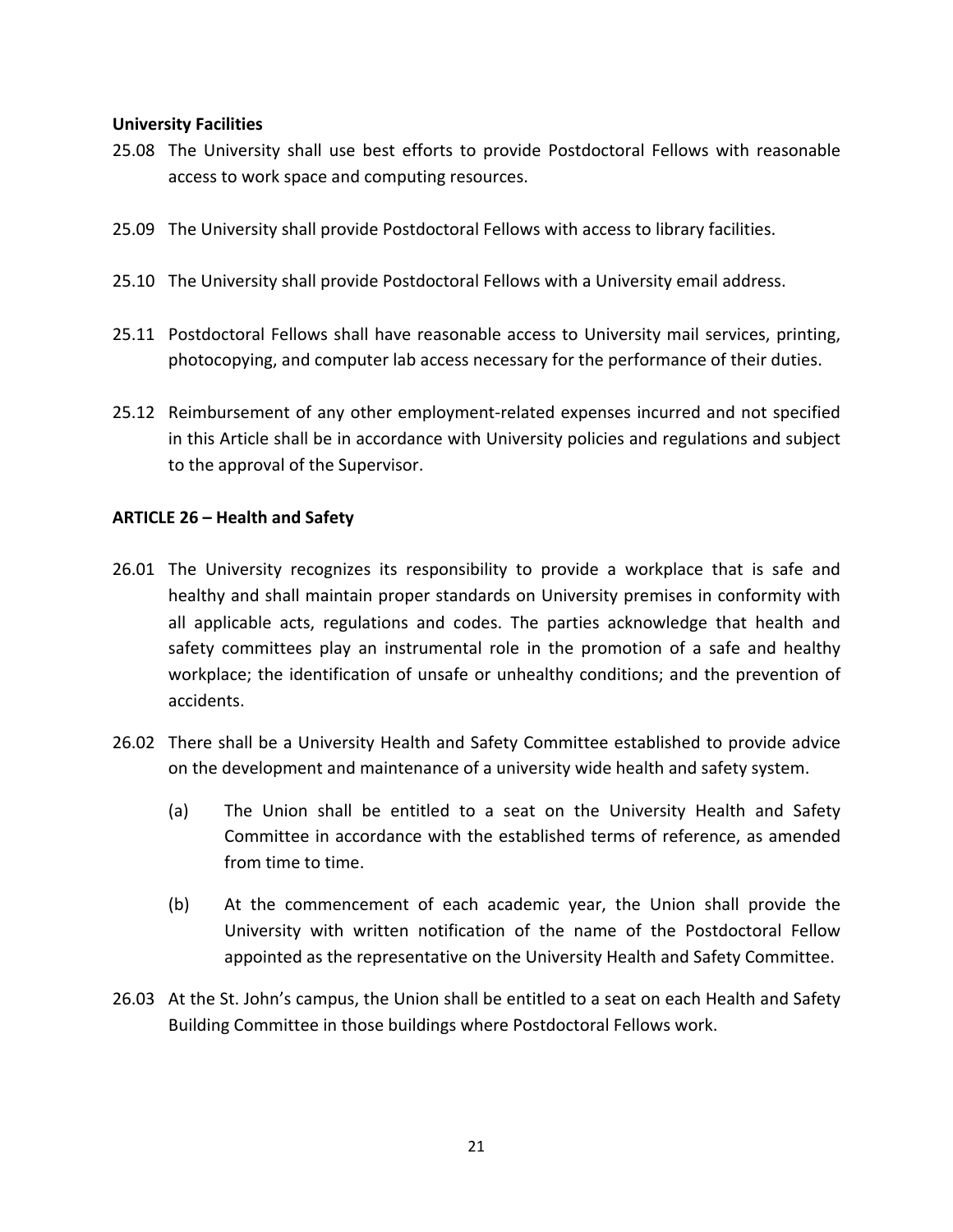- 26.04 At Grenfell Campus, the Union shall be entitled to one seat on the campus-wide Joint Health and Safety Committee in accordance with the established practices, procedures and applicable legislation.
- 26.05 At the Marine Institute, the Union shall be entitled to one seat on the Joint Health and Safety Committee in accordance with the established practices, procedures and applicable legislation.
- 26.06 The University shall advise Postdoctoral Fellows and the Union of hazards known to the University and associated with the Postdoctoral Fellow's work and workplace. Similarly, Postdoctoral Fellows have a duty to make reasonable efforts to be informed of hazards associated with their work and workplace and to report any such hazards of which they become aware to the Supervisor. Postdoctoral Fellows shall take reasonable care to protect their own health and safety and that of workers and other persons at or near the workplace.
- 26.07 (a) A Postdoctoral Fellow may refuse to perform work that he or she has reasonable grounds to believe is dangerous to his or her health or safety, or the health and safety of another person at the workplace until remedial action has been taken by the University to the Postdoctoral Fellow's satisfaction; the appropriate Health and Safety Committee has investigated the matter and advised the Postdoctoral Fellow to return to work; or a government-appointed occupational health and safety officer has investigated the matter and advised the Postdoctoral Fellow to return to work.

(b) A Postdoctoral Fellow who becomes pregnant, or who is nursing, may request precautionary measures, including a modified work program, to protect herself and the fetus or child. An appropriate modified work program will be implemented for the duration of the pregnancy and/or period of nursing, with no loss of pay or benefits during the period of modified work.

- 26.08 The University shall not take disciplinary action against a Postdoctoral Fellow and a Postdoctoral Fellow shall not suffer any loss of wages or benefits because he or she has reasonably refused to perform work under Clause 26.07
- 26.09 When the University requires Postdoctoral Fellows to travel abroad, the necessary inoculations/vaccinations will be reimbursed at the discretion of the Administrative Head. Requests for such reimbursement shall not be unreasonably denied.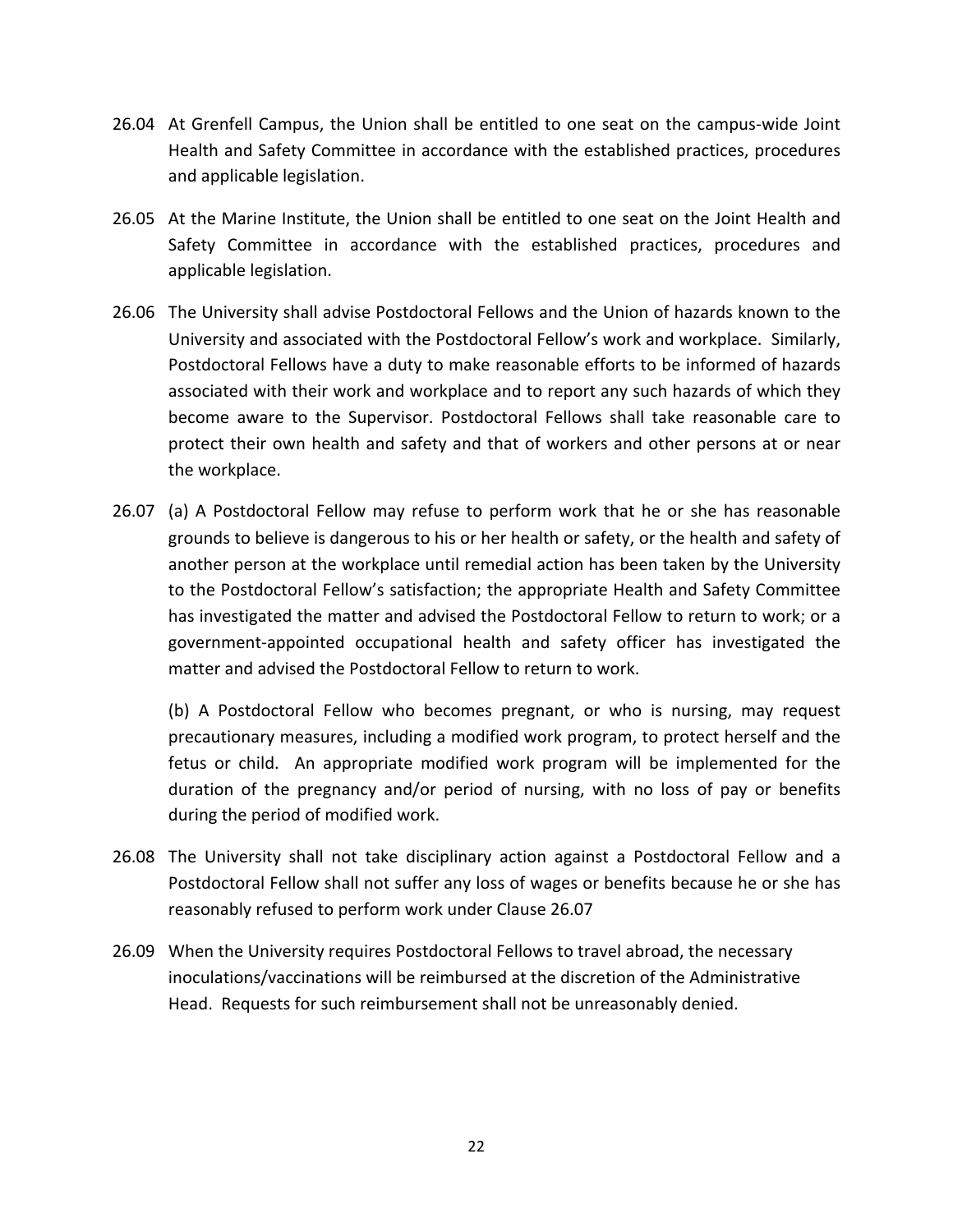### **ARTICLE 27 – Technological Change**

- 27.01 The parties define technological change as being a change in the method of operation directly related to the introduction of equipment or material that will result in significant changes to the terms and conditions of employment of Postdoctoral Fellows.
- 27.02 The University shall provide the Union with sixty (60) days notice prior to implementation of technological changes, except where this is not reasonably practicable due to unforeseen or emergency circumstances, in which case the Union shall be given as much notice as is reasonably practicable.
- 27.03 The notice will provide information regarding the nature of the technological change, the employees who will be affected, and the expected date of implementation of the change.
- 27.04 During the notice period, at the request of either party, the University and the Union shall meet to discuss the implications arising from the implementation of technological change. The University shall make reasonable efforts to avoid or minimize adverse effects on the Postdoctoral Fellow(s). Where training arising from the implementation of technological change is required, such training shall be provided at the University's expense. All hours spent in training shall be considered time worked.

### **ARTICLE 28 - Designated University Holidays**

- 28.01 Postdoctoral Fellows shall not be required to work on any of the following University holidays:
	- (a) Labour Day
	- (b) Thanksgiving!Day
	- (c) Remembrance!Day
	- (d) Christmas Eve
	- (e) Christmas!Day
	- (f) Boxing!Day
	- (g) New Year's Eve
	- (h) New Year's Day
	- (i) Second January Holiday
	- (i) Good Friday
	- (k) Memorial Day
- 28.02 Should any of these holidays fall on a Saturday or Sunday, the University shall declare a contiguous workday as the holiday.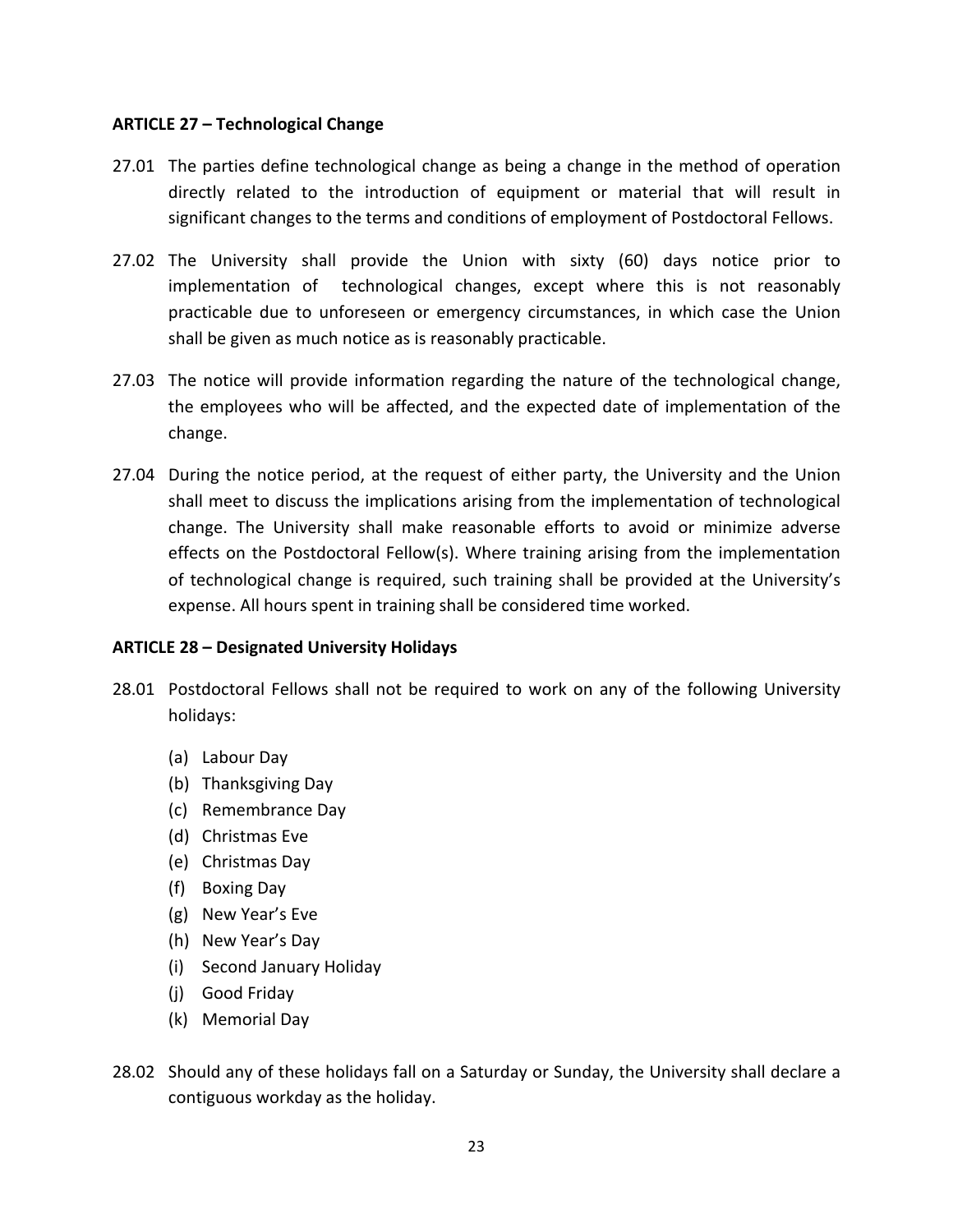28.03 A Postdoctoral Fellow who is required to work on any of the above University holidays shall receive time-and-one-half off in lieu for all hours worked at a time mutually agreeable to the Postdoctoral Fellow and the Supervisor.

### **ARTICLE 29 - Vacation**

- 29.01 Postdoctoral Fellows shall be entitled to three (3) weeks annual vacation, pro-rated for the period of employment.
- 29.02 Postdoctoral Fellows shall schedule vacation at times mutually agreeable to the Postdoctoral Fellow and his or her Supervisor.
- 29.03 The Postdoctoral Fellow and the Supervisor shall ensure that full vacation entitlement is taken during the term of the appointment. Unused vacation time cannot be carried forward into subsequent years without the express written consent of the Supervisor.

### **ARTICLE!30!–!Leaves**

### **Sick Leave and Family Responsibility Leave**

 $30.01$  A Postdoctoral Fellow shall be entitled to six (6) days per year without loss of pay or benefits. Such days may be used to attend medical appointments, to be absent from work due to illness or to attend to family responsibilities. The Postdoctoral Fellow shall notify his or her Supervisor of any absence in advance with as much notice as possible.

#### **Bereavement Leave**

- 30.02 A Postdoctoral Fellow shall be entitled to bereavement leave of five (5) working days without loss of pay or benefits in the event of the death of the employee's spouse, child (including stepchild or ward of the employee), grandchild, mother, father, brother or sister, grandparent or a mother-in-law, father-in-law, brother-in-law, sister-in-law, daughter-in-law or son-in-law or a relative permanently residing in the same household. The Postdoctoral Fellow shall notify her or his Supervisor of any absence in advance with as much notice as possible.
- 30.03 In exceptional circumstances, additional bereavement leave without pay may be granted at the discretion of the Supervisor.

#### **Compassionate Care Leave**

30.04 A Postdoctoral Fellow is entitled to a leave of absence without pay of up to eight (8) weeks to provide care or support to a family member where a legally qualified medical practitioner issues a certificate stating that the family member has a serious medical condition with a significant risk of death within twenty-six (26) weeks.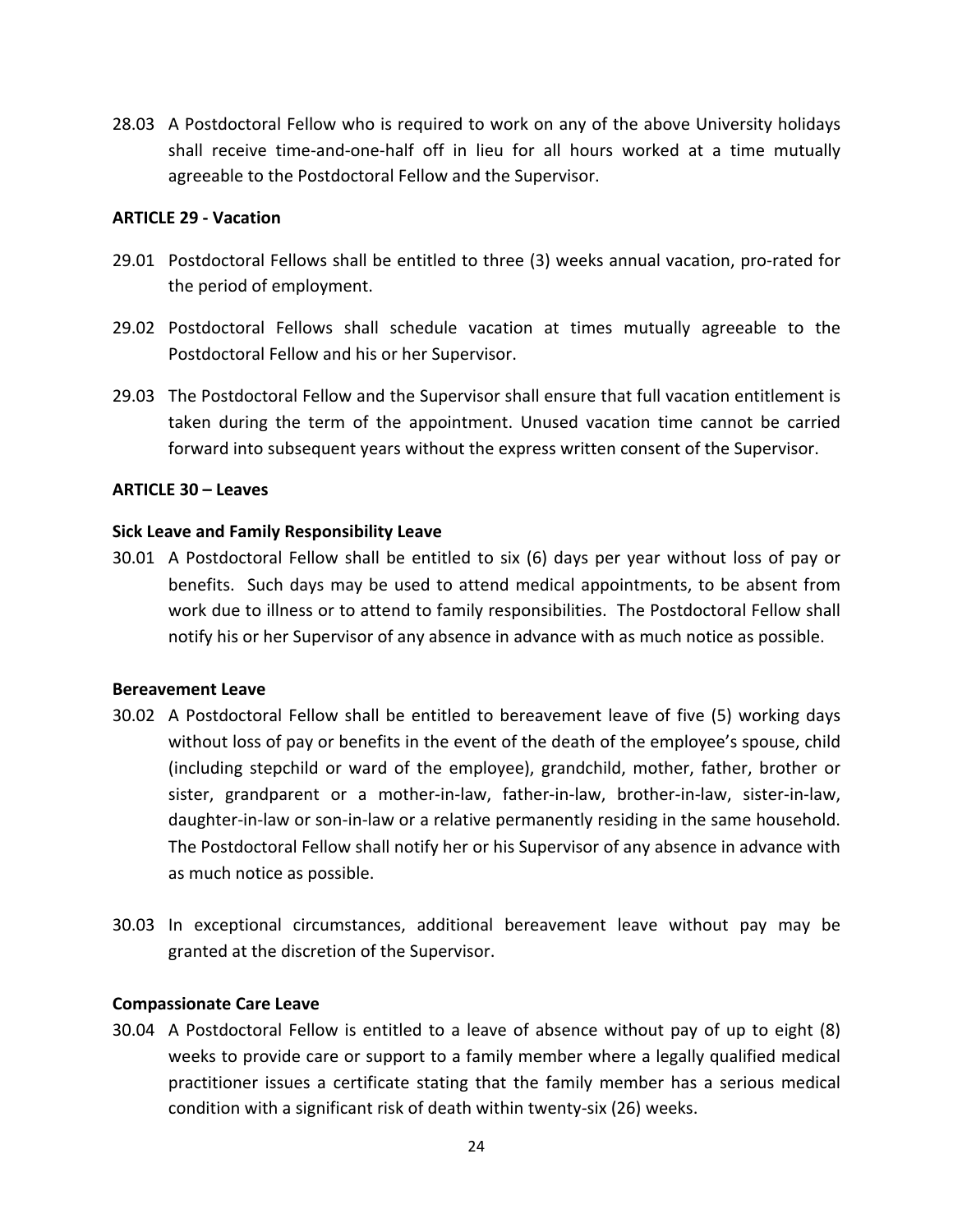- 30.05 A Postdoctoral Fellow shall provide the University with at least two (2) weeks written notice of the date the leave is to begin, unless there is a valid reason why such notice cannot be given. The Postdoctoral Fellow shall include in that written notice the length of leave that he or she intends to take and shall give at least two (2) weeks written notice to the University of any change in the length of the leave to be taken.
- 30.06 For the purposes of compassionate care leave, the term "family member" in relation to the Postdoctoral Fellow, means:
	- (i) a spouse or cohabitating partner of the employee;
	- (ii) a child of the employee or the employee's spouse or cohabiting partner;
	- (iii) a parent of the employee or a spouse or common law partner of the parent; and
	- $(iv)$  any other persons defined as a family member for the purposes of compassionate care leave in the Labour Standards Regulations under the *Labour Standards Act*, RSNL 1990, cL-2 as amended from time to time.

#### **Pregnancy, Adoption and Parental Leave**

30.07 Following twenty (20) weeks of continuous service, a Postdoctoral Fellow is entitled to Pregnancy, Parental and Adoption Leave without pay in accordance with the *Labour Standards Act, RSNL 1990, cL-2, as amended from time to time.* 

### **Reservists Leave**

30.08 A Postdoctoral Fellow is entitled to Reservists Leave without pay in accordance with the Labour Standards Act, RSNL 1990, cL-2 as amended from time to time. Such leaves will be granted without regard to the statutory 6-month service requirement.

#### **Court!Leave**

30.09 In cases where a Postdoctoral Fellow is summoned for jury service or serves as a juror, or is subpoenaed as a witness in court or in other legal or quasi-legal judicial proceedings, the Postdoctoral Fellow shall, on written request to the Supervisor, supported by a copy of the summons or subpoena, be granted leave without loss of pay or benefits for the time her or his presence is required.

#### **Union!Leave**

30.10 The University and the Union shall make every reasonable effort to schedule negotiating sessions at times that do not interfere with the Postdoctoral Fellow's employment duties. When this is not possible, members of the Union's Negotiating Committee shall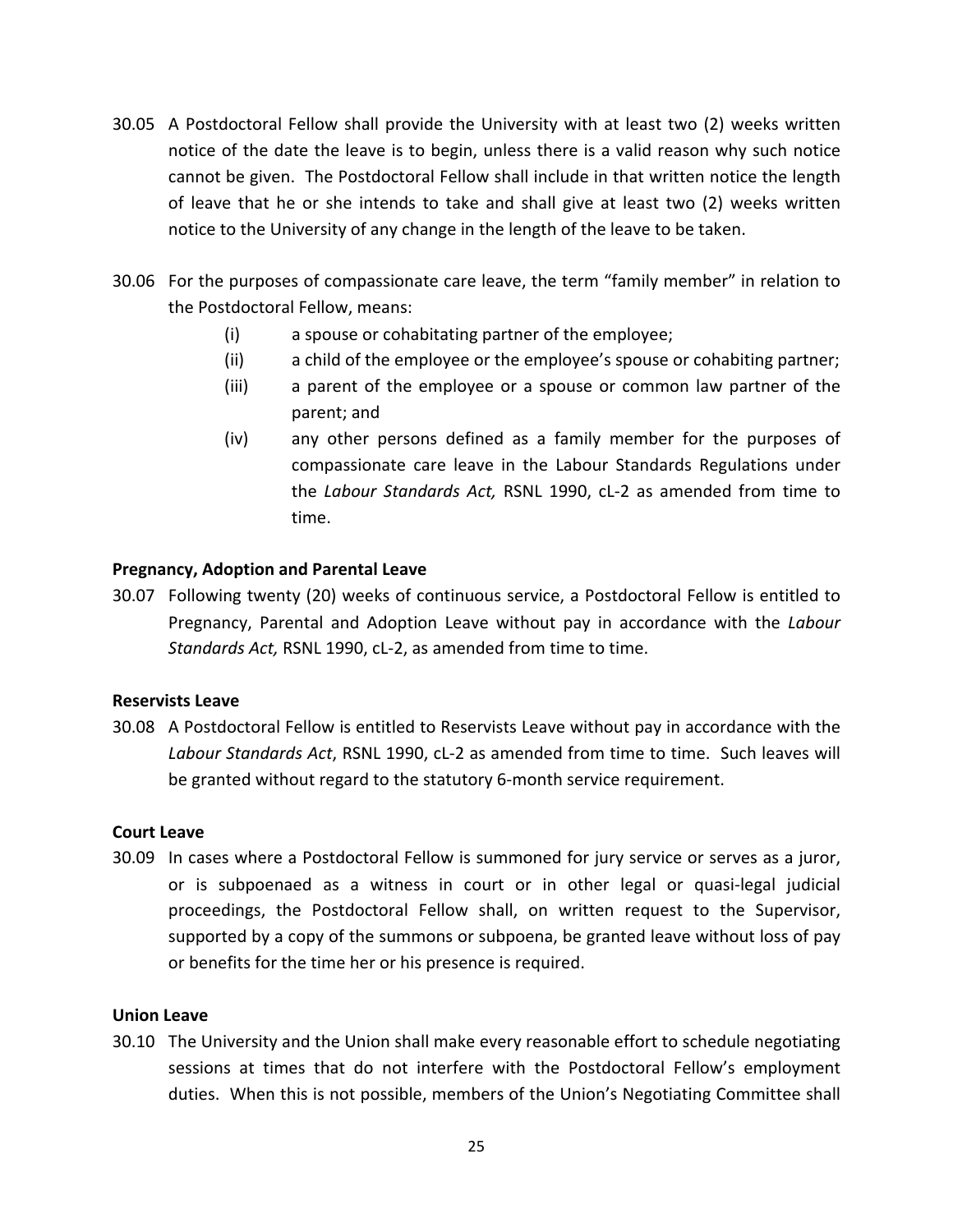be permitted the required time off to attend actual negotiating sessions with the University without loss of pay or benefits.

30.11 Postdoctoral Fellows serving on the Union executive committee or serving as a Union officer may request leave without pay in order to serve the Union. At no time shall there be more than two Postdoctoral Fellows on Union Leave. Such leave shall be up to a maximum of five (5) working days per person per year.

### ARTICLE 31 - Wages and Pay Administration

- 31.01 While Supervisors retain the flexibility to determine the appropriate salary for each Postdoctoral Fellow, having regard to available funding, a candidate's specific qualifications, experience, references, academic record and market trends, in no case shall a Postdoctoral Fellow's total annual salary from all combined funding sources, including internal and external sources, be less than the amount stipulated in Appendix A. A Postdoctoral Fellow who is working less than full-time hours or whose appointment is for less than twelve (12) months shall be paid a prorated equivalent of the total annual salary.
- 31.02 No Postdoctoral Fellow who holds an appointment on the date that this Agreement is ratified by both parties shall have his or her salary paid by the Supervisor reduced as a result of the implementation of this Collective Agreement.
- 31.03 Postdoctoral Fellows shall be paid in bi-weekly installments by direct deposit in the account of the Postdoctoral Fellow at the Canadian banking institution of his or her choice. An electronic pay statement shall be made available and include all deductions made from the Postdoctoral Fellow's pay.
- 31.04 No deductions, except those required by law, shall be made from a Postdoctoral Fellow's pay without his or her written authorization. In the event an error is made by the University that results in an overpayment to a Postdoctoral Fellow, the University will contact the individual in writing to discuss a reasonable repayment schedule, subject to Canada Revenue Agency and University budgetary guidelines. The Postdoctoral Fellow shall have the right to consult a LUMUN representative before a decision is made.

### **ARTICLE 32 – Benefits**

32.01 Effective April 1, 2014, all Postdoctoral Fellows shall be required to participate in the University group insurance plans, subject to the following: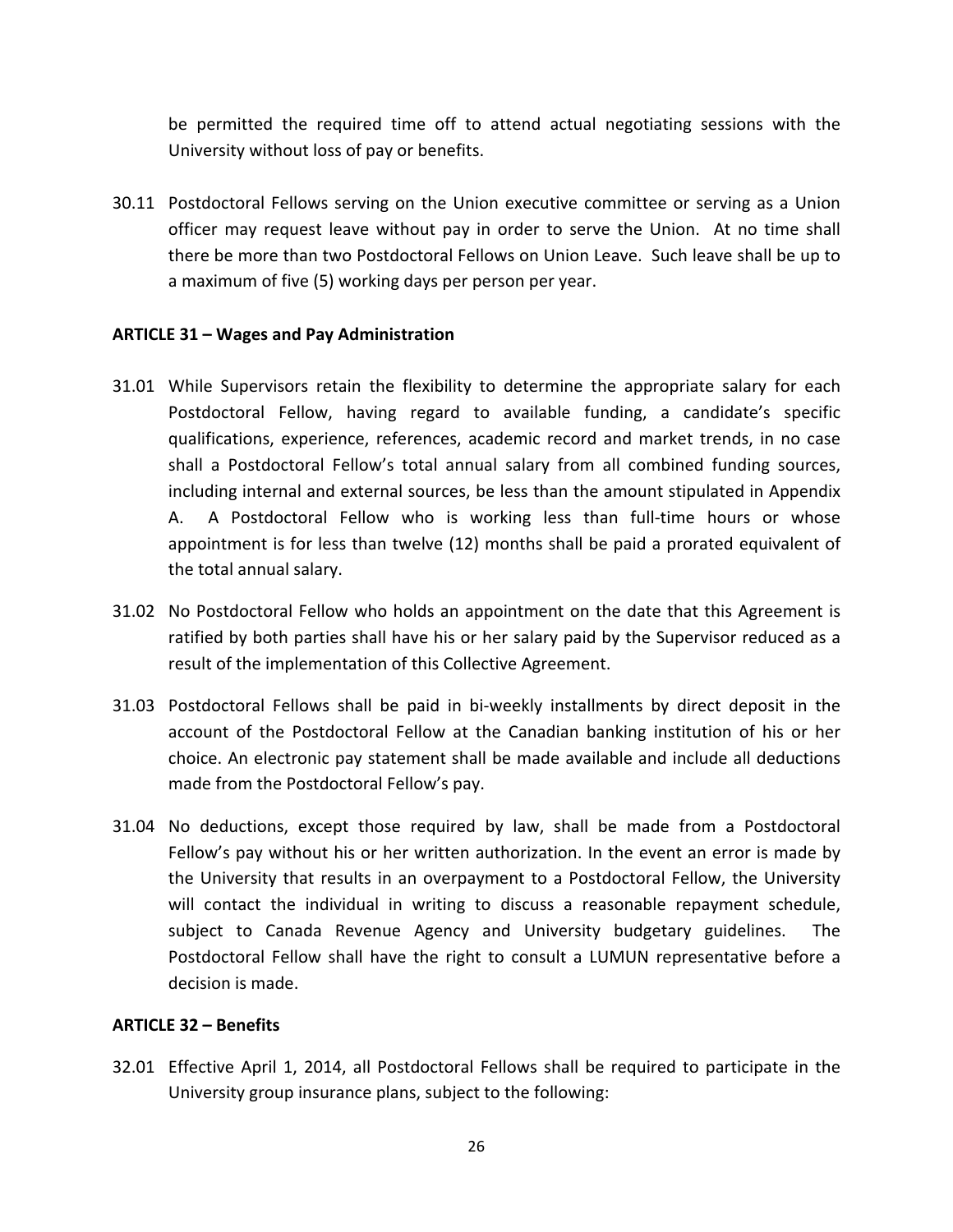- (a) A Postdoctoral Fellow maintains provincial health care coverage in Canada (e.g. Medical Care Plan (MCP) in Newfoundland), the responsibility for which resides with the Postdoctoral Fellow; and either
- (b) A Postdoctoral Fellow is appointed for a period of employment of at least six months duration to work a minimum of 20 hours per week; or
- (c) A Postdoctoral Fellow who, at the outset of employment, is appointed for a period of less than six months duration and subsequently receives an appointment extension, shall participate in the University group insurance plans effective the date of reaching six months continuous employment (of at least 20 hours per week).

Postdoctoral Fellows who do not meet the above eligibility criteria shall not be entitled to participate in the University's group insurance plans.

32.02 Postdoctoral Fellows who meet the eligibility criteria in clause 32.01 shall be enrolled in the following University group insurance plans. The Postdoctoral Fellow shall pay 50% of the cost of premiums for the following group insurance plans:

> Health Insurance (Single or Family) Dental Insurance (Single or Family) Basic Life Insurance Basic Accidental Death and Dismemberment Insurance Dependent Life Insurance

Payment shall be made through payroll deduction.

32.03 Postdoctoral Fellows shall have the option of joining the following group insurance plans as per clause 32.01. The cost of such plans shall be 100% funded by the Postdoctoral Fellow through payroll deduction:

> Optional Life Insurance Optional Spousal and Dependent Child Life Insurance Optional and Voluntary Accidental Death and Dismemberment Insurance

32.04 When a Postdoctoral Fellow begins a period of unpaid leave in accordance with Article 30, the Postdoctoral Fellow has the option to continue group insurance on the condition that the Postdoctoral Fellow continues to pay his/her premiums during the period of leave.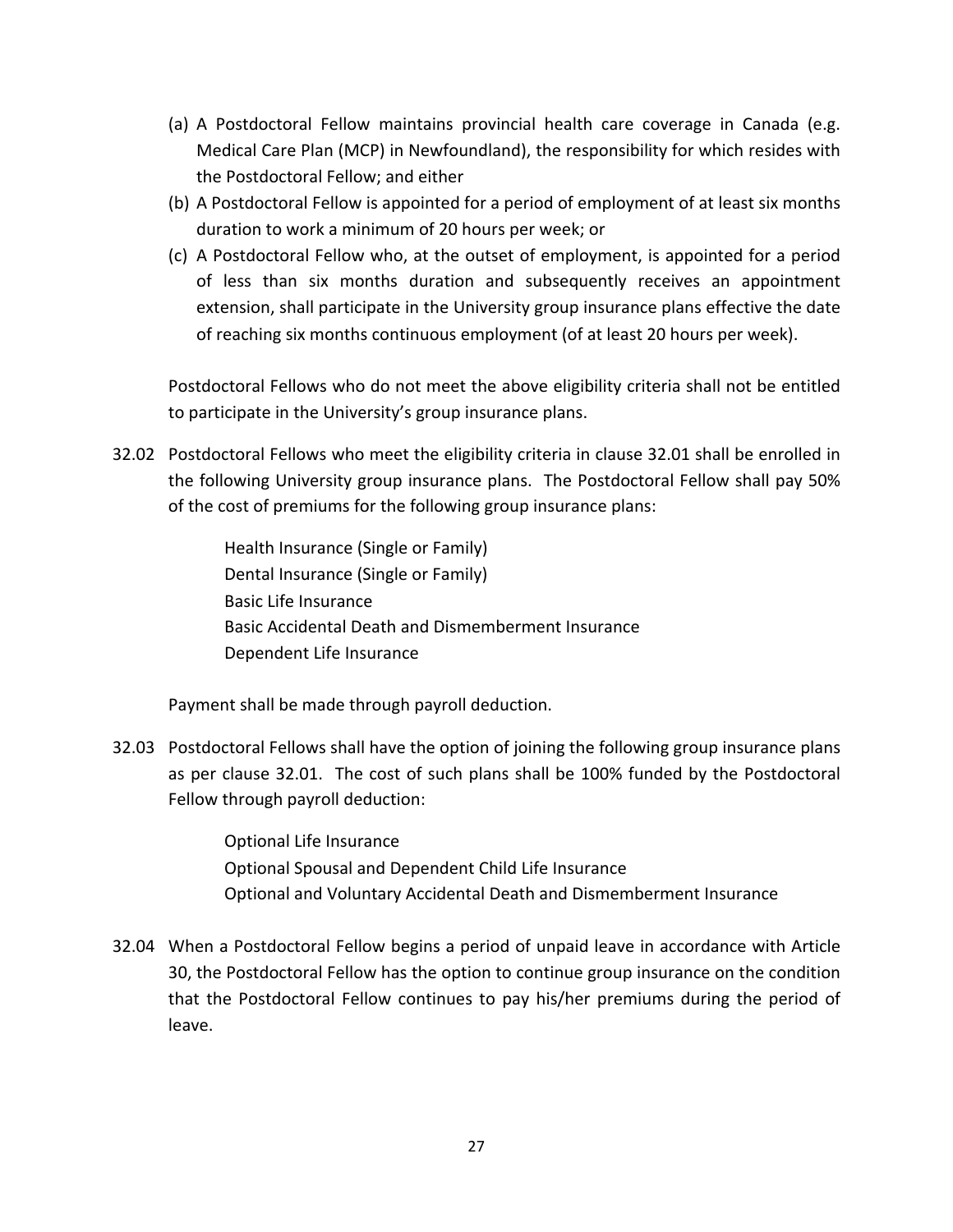### **ARTICLE!33!– Protected!Disclosure**

33.01 There shall be no retaliation against Postdoctoral Fellows, who in good faith, report wrongdoing by other University employees or students in accordance with the University policy on Protected Disclosure, as amended from time to time.

### **ARTICLE 34 – Local Support**

34.01 The University shall provide to the Union, no later than September 30 of each year, \$5000 to assist the Union in the administration of the Collective Agreement.

### **ARTICLE 35 – Duration and Renewal**

- 35.01 This Collective Agreement shall remain in effect from the date of ratification until such time as a new Collective Agreement is ratified or until there is a strike or lockout, whichever comes first. Either Party may give notice in writing, not more than ninety (90) calendar days and not less than thirty (30) calendar days before August 31, 2016 or not more than ninety (90) calendar days and not less than thirty (30) calendar days before August 31 of each subsequent year, if notice was not given by either party in the previous year, of its desire to commence collective bargaining with a view to the renewal or revision of this Collective Agreement or the conclusion of a new Collective Agreement.
- 35.02 Within twenty-one (21) calendar days of receipt of the notice to bargain, or a further time that the parties may agree upon, the Parties shall notify each other in writing of the names of their Negotiating Committee members and shall begin negotiations for a new Collective Agreement.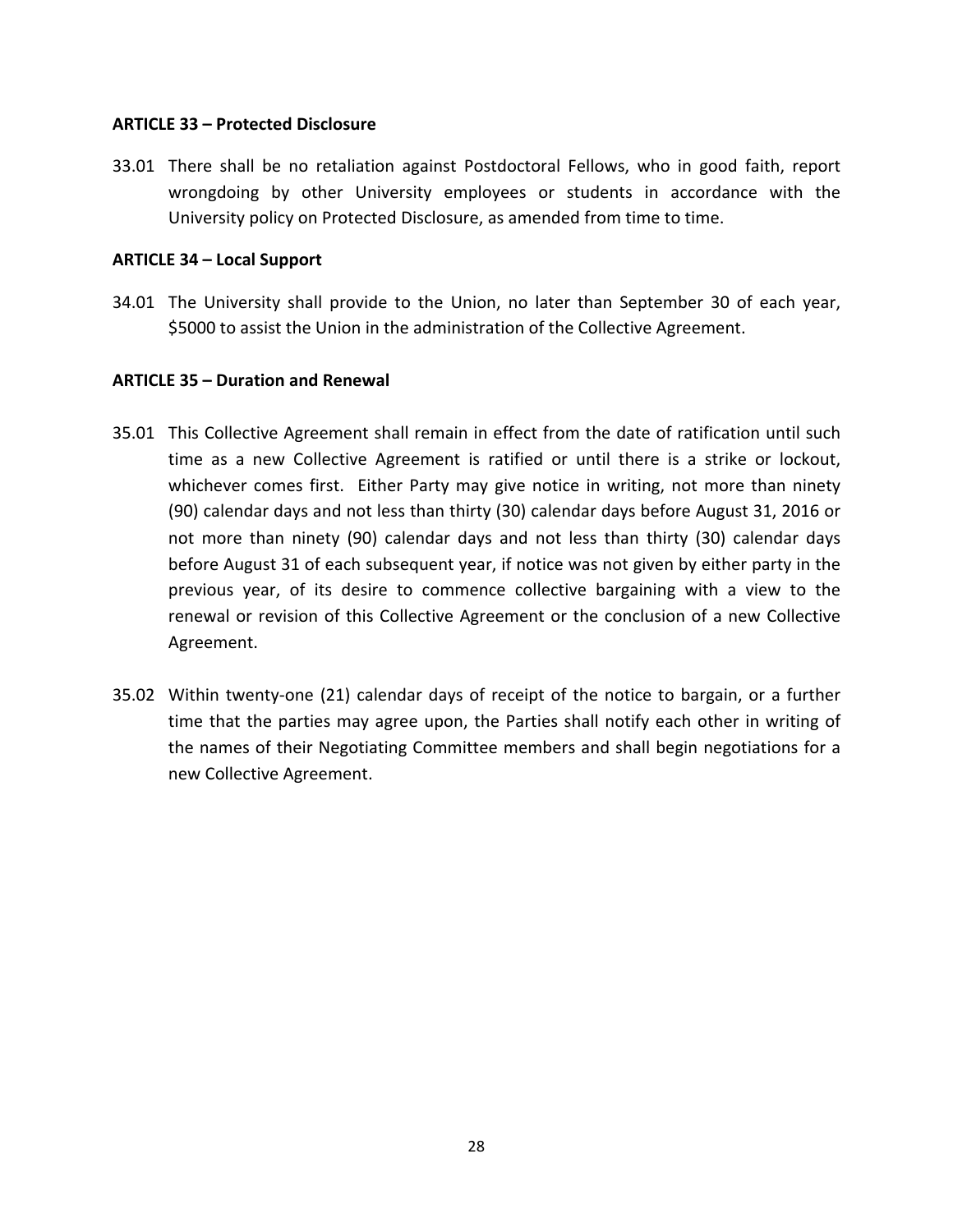### **Appendix!A**

The stated minimum applicable annual salary from all combined sources to each Postdoctoral Fellow shall be as follows:

| Effective April 1, 2014 | Effective September 1 <sup>st</sup> , 2014 | Effective September $1st$ , 2015 |
|-------------------------|--------------------------------------------|----------------------------------|
| Minimum Floor           | Minimum Floor                              | Minimum Floor                    |
| \$29,500                | \$30,000                                   | \$30,500                         |

Effective the date of signing of this Agreement, each active Postdoctoral Fellow shall receive a one-time payment of \$1400, prorated based on the previous 12 months.

Effective September 1, 2014, each active Postdoctoral Fellow shall receive a wage increase of 2%.

Effective September 1, 2015, each active Postdoctoral Fellow shall receive a wage increase of 3%.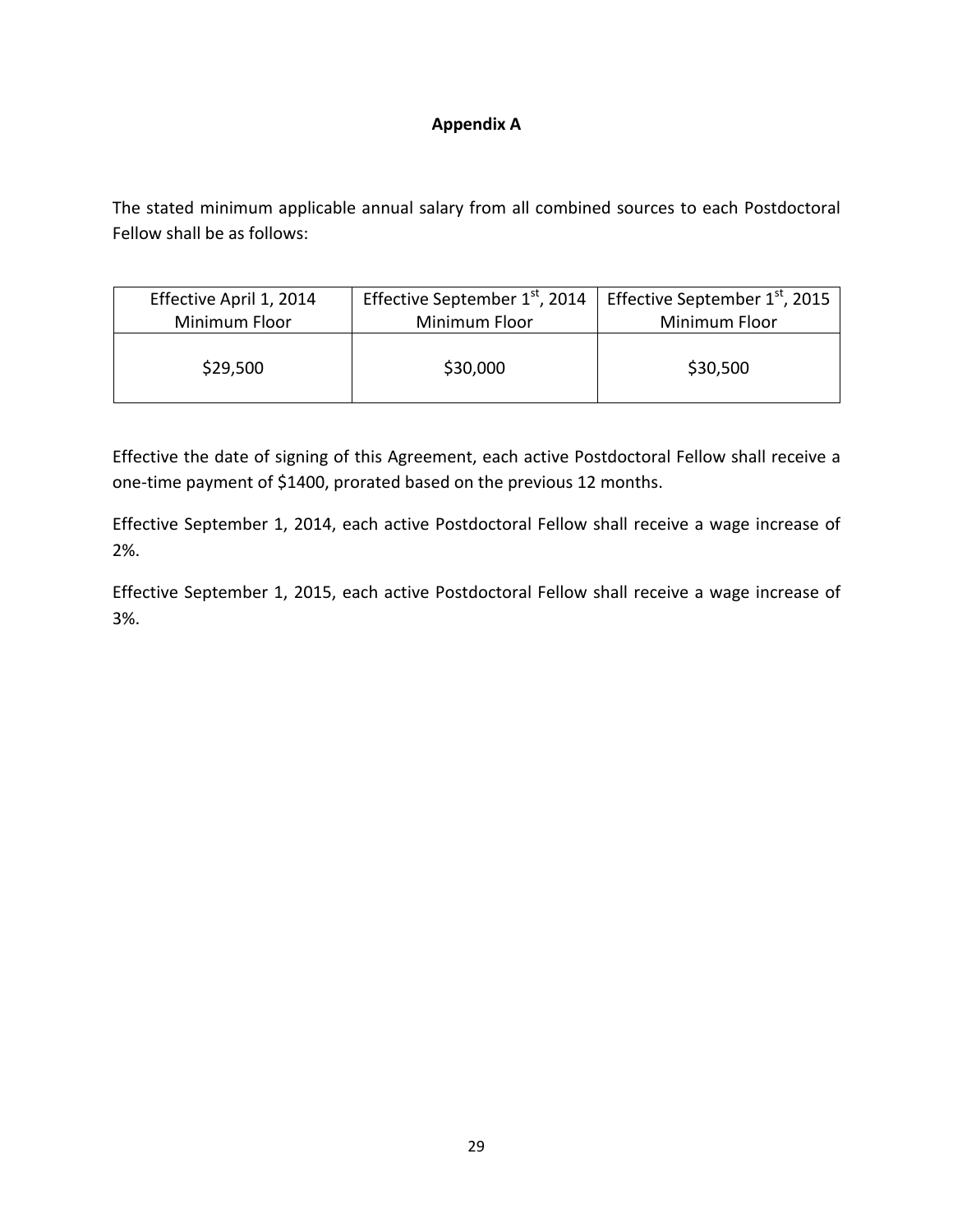### **Appendix!B**

### **Memorial University of Newfoundland** Professional Development Fund for Postdoctoral Fellows

On September 30 of each year, the University shall establish an annual Professional Development Fund of \$3000. The purpose of the fund shall be to cover the costs of tuition for credit courses at Memorial University for Postdoctoral Fellows during their appointment.

### **Application Procedure:**

- A Postdoctoral Fellow shall apply to the Dean of Graduate Studies using the appropriate form!
- The Dean of Graduate Studies shall receive applications for funding by November 30 for the Winter semester, and subject to funding availability, March 30 for the Spring Semester, and July 30 for the Fall semester
- The Dean of Graduate Studies shall award funding, subject to the following:
	- $\circ$  Postdoctoral Fellows who have not previously taken a course under this fund shall receive priority
	- $\circ$  Thereafter, priority shall be given by date the application is received
- Financial assistance is limited to the cost of tuition for one (1) credit University course as set by the Office of the Registrar, St. John's Campus